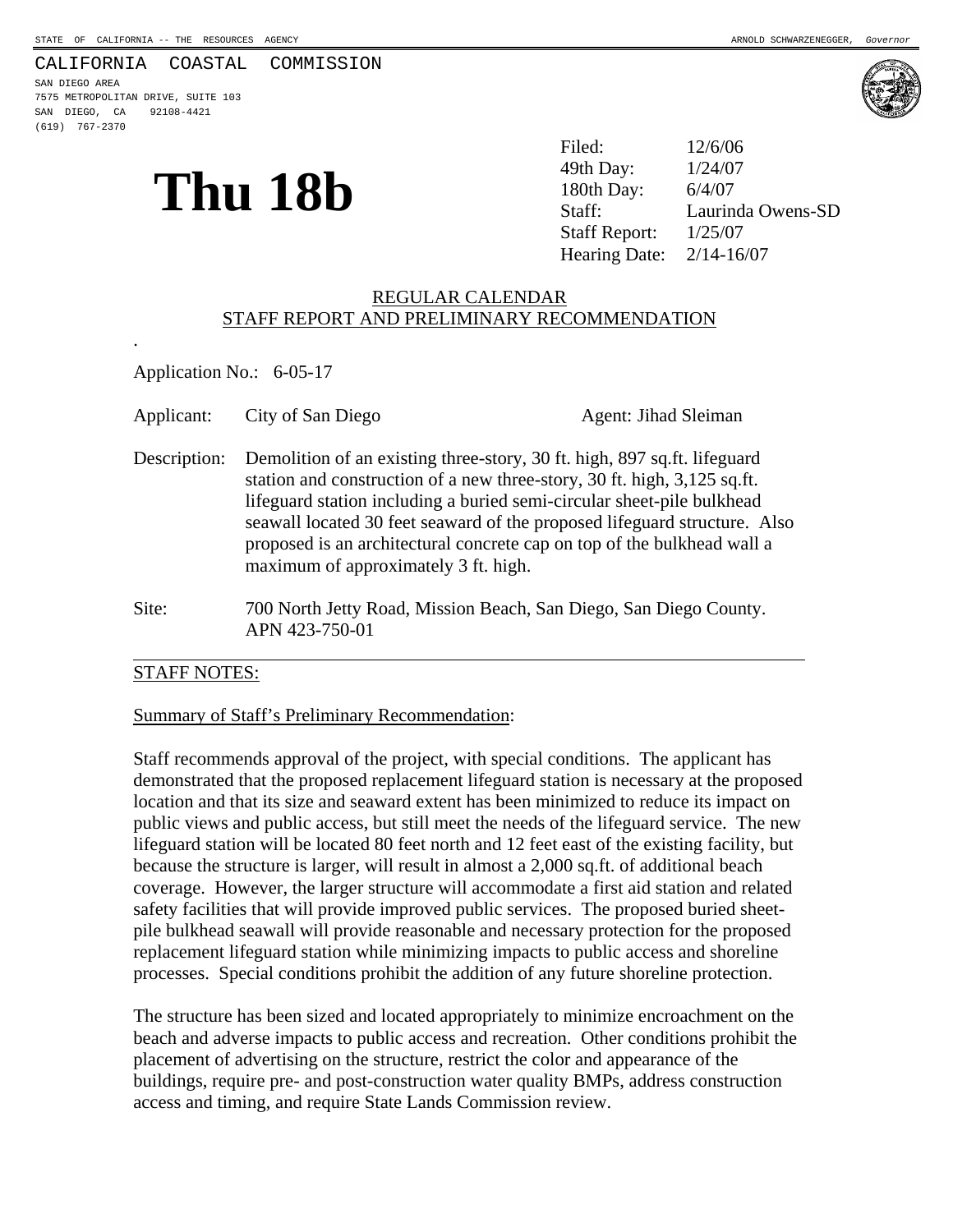Standard of Review: Chapter 3 polices of the Coastal Act.

Substantive File Documents: Certified Mission Beach Precise Plan; Certified Mission Beach Planned District Ordinance; Geotechnical Investigation by TerraCosta Consulting Group, Inc. Dated 2/16/05; Updates to Geotechnical Report by TerraCosta Consulting Group, Inc. dated 3/31/05, 5/10/06 and 1/21/07; Letters from Dominy + Associates Architects 2/17/05 and 4/4/05; CCC CDP #F8974; City of San Diego Site Development Permit No. 197971 approved 9/27/06.

\_\_\_\_\_\_\_\_\_\_\_\_\_\_\_\_\_\_\_\_\_\_\_\_\_\_\_\_\_\_\_\_\_\_\_\_\_\_\_\_\_\_\_\_\_\_\_\_\_\_\_\_\_\_\_\_\_\_\_\_\_\_\_\_\_\_\_\_\_\_\_\_

# I. PRELIMINARY STAFF RECOMMENDATION:

 $\overline{a}$ 

The staff recommends the Commission adopt the following resolution:

# **MOTION:** *I move that the Commission approve Coastal Development Permit No. 6-05-17 pursuant to the staff recommendation.*

# **STAFF RECOMMENDATION OF APPROVAL:**

Staff recommends a **YES** vote. Passage of this motion will result in approval of the permit as conditioned and adoption of the following resolution and findings. The motion passes only by affirmative vote of a majority of the Commissioners present.

## **RESOLUTION TO APPROVE THE PERMIT:**

The Commission hereby approves a coastal development permit for the proposed development and adopts the findings set forth below on grounds that the development as conditioned will be in conformity with the policies of Chapter 3 of the Coastal Act. Approval of the permit complies with the California Environmental Quality Act because either 1) feasible mitigation measures and/or alternatives have been incorporated to substantially lessen any significant adverse effects of the development on the environment, or 2) there are no further feasible mitigation measures or alternatives that would substantially lessen any significant adverse impacts of the development on the environment.

## II. Standard Conditions.

See attached page.

## III. Special Conditions.

The permit is subject to the following conditions:

# 1. Final Plans. **PRIOR TO THE ISSUANCE OF THE COASTAL DEVELOPMENT PERMIT**, the applicant shall submit to the Executive Director for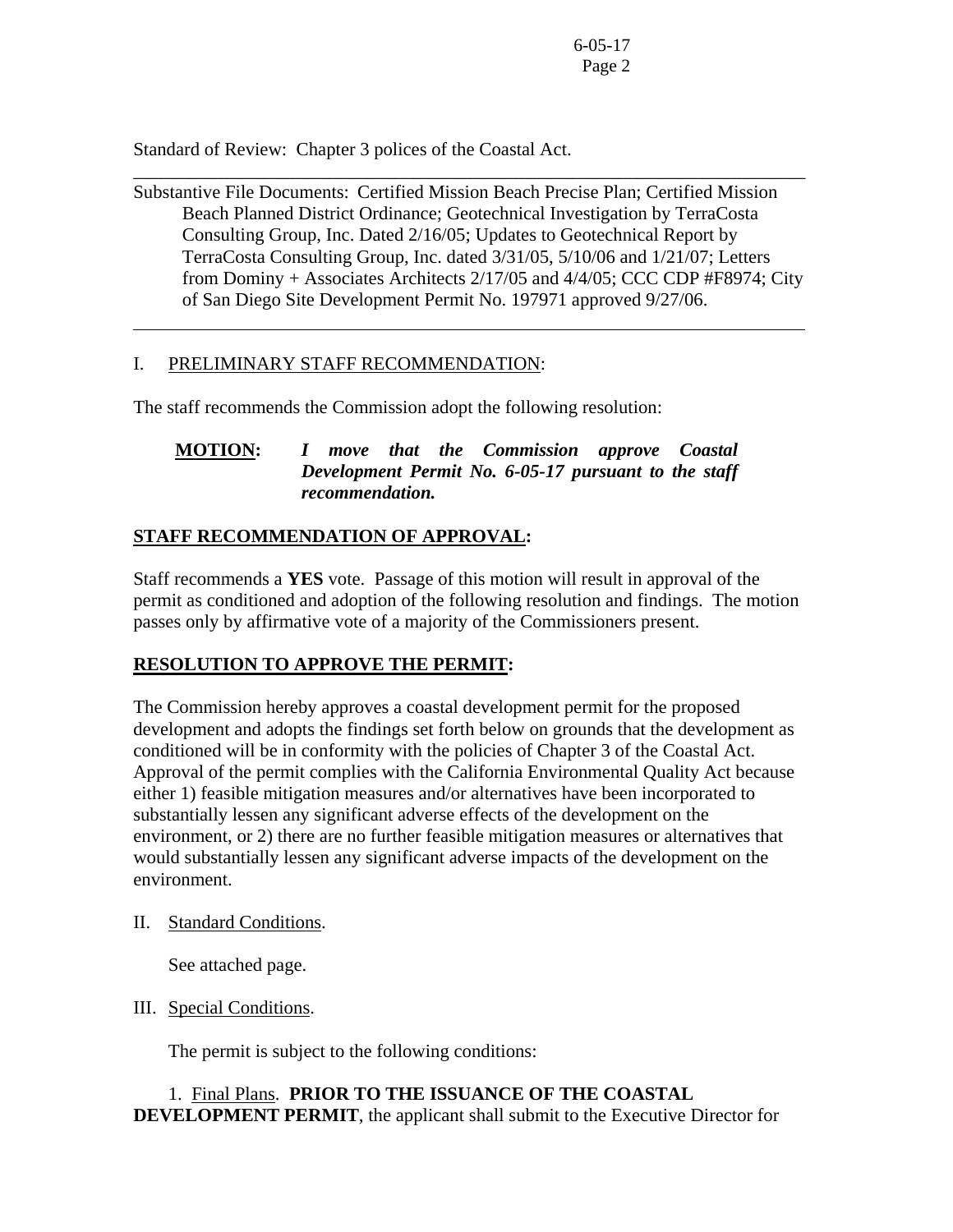review and written approval final site plans for the proposed lifeguard station. The final plans shall be in substantial conformance with the plans by Dominy + Associates Architects dated 4/6/06, but shall be revised to include the following notes:

- a) No advertising shall be permitted on the approved structures;
- b) Clocks, temperature displays, or other safety information may be located on the façade of the approved structures.
- c) Any fill material used during construction shall be clean, beach compatible material with no rubble, organics, or other debris.
- d) During construction of the approved development, disturbance to sand and intertidal areas shall be minimized to the maximum extent feasible. All excavated beach sand shall be redeposited on the beach. Local sand, cobbles or shoreline rocks shall not be used for backfill or for any other purpose as construction material.
- e) The landscaping proposed along the perimeter of the new lifeguard station shall be deleted.

The permittee shall undertake the development in accordance with the approved plans. Any proposed changes to the approved plans shall be reported to the Executive Director. No changes to the plans shall occur without a Coastal Commission approved amendment to this coastal development permit unless the Executive Director determines that no amendment is legally required.

 2. As-Built Plans. Within 60 days following completion of the project, the permittees shall submit as-built plans approved by the City of San Diego Beach to be reviewed and approved in writing by the Executive Director documenting that the lifeguard station and seawall have been constructed consistent with the Executive Director approved construction plans

 3. Storage and Staging Areas/Access Corridors. **PRIOR TO THE ISSUANCE OF THE COASTAL DEVELOPMENT PERMIT**, the applicant shall submit to the Executive Director for review and written approval, final plans indicating the location of access corridors to the construction site and staging areas. The final plans shall indicate that:

 a) No overnight storage of equipment or materials shall occur on sandy beach or public parking spaces.

 b) Access corridors shall be located in a manner that has the least impact on public access to and along the shoreline via Mission Boulevard, Ocean Front Walk and the public parking lot south of the project site.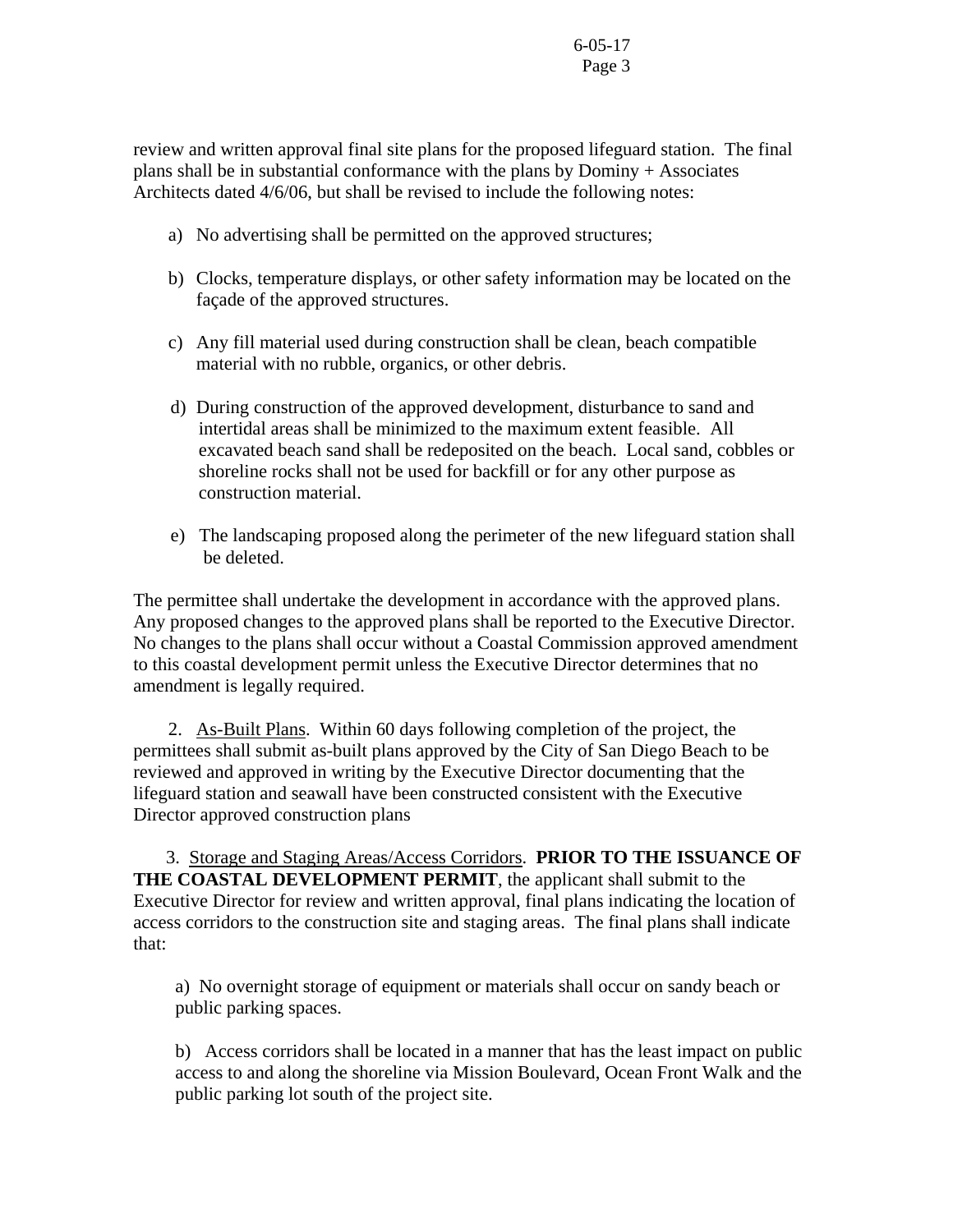c) No work shall occur on the beach between Memorial Day weekend and Labor Day of any year.

 d) The applicant shall submit evidence that the approved plans/notes have been incorporated into construction bid documents. The staging site shall be removed and/or restored immediately following completion of the development.

The permittee shall undertake the development in accordance with the approved plans. Any proposed changes to the approved plans shall be reported to the Executive Director. No changes to the plans shall occur without a Coastal Commission approved amendment to this coastal development permit unless the Executive Director determines that no amendment is legally required.

 4. Protection of Water Quality - During Construction. **PRIOR TO ISSUANCE OF THE COASTAL DEVELOPMENT PERMIT**, the applicant shall submit for the review and approval of the Executive Director a Construction Best Management Practices Plan for the project site, prepared by a licensed professional, and shall incorporate erosion, sediment, and chemical control Best Management Practices (BMPs) designed to minimize to the maximum extent practicable the adverse impacts to receiving waters associated with construction. The applicant shall implement the approved Construction Best Management Practices Plan on the project site prior to and concurrent with the project staging, demolition and construction operations. The BMPs shall be maintained throughout the development process.

A. Said plan shall include the following requirements:

(i) No construction materials, debris, or waste shall be placed or stored in a manner where it may be subject to wave, wind, rain, or tidal erosion and dispersion.

(ii) Any and all refuse and debris resulting from construction and demolition activities shall be removed from the project site within 72 hours of completion of demolition and construction. Construction and demolition debris and sediment shall be removed from or contained and secured within work areas each day that construction or demolition occurs to prevent the accumulation of sediment and other debris that could be discharged into coastal waters. All demolition/ construction debris and other waste materials removed from the project site shall be disposed of or recycled in compliance with all local, state and federal regulations. No debris or other waste materials shall be placed in coastal waters or be allowed to move into coastal waters. If a disposal site is located in the coastal zone, a coastal development permit or an amendment to this permit shall be required before disposal can take place.

(iv) Erosion control/sedimentation Best Management Practices (BMPs) shall be used to control dust and sedimentation impacts to coastal waters during construction and demolition activities. BMPs shall include, but are not limited to: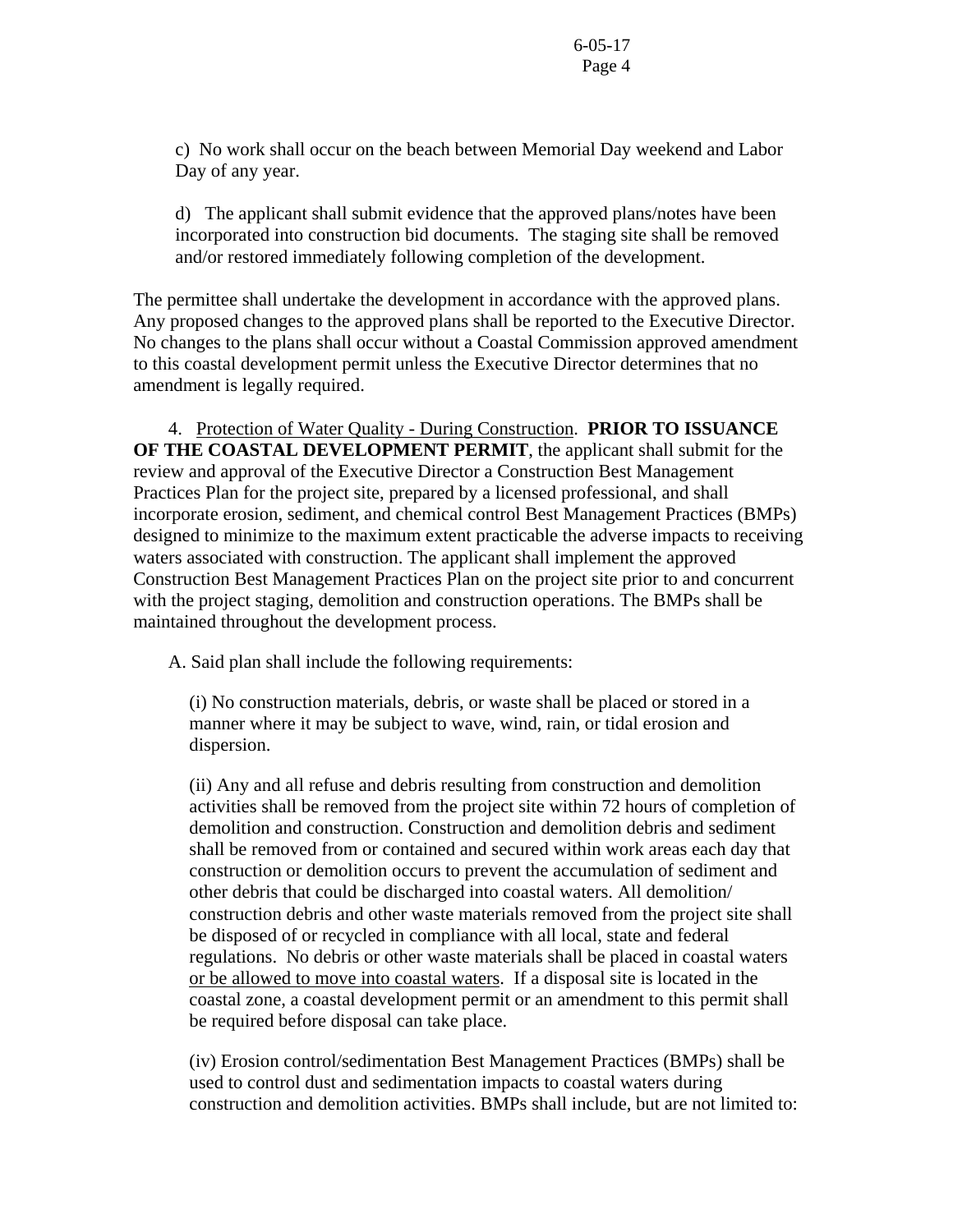placement of sand bags around drainage inlets to prevent runoff/sediment transport into the storm drain system and Pacific Ocean

(v) All construction materials, excluding lumber, shall be covered and enclosed on all sides, and kept as far away from a storm drain inlet and receiving waters as possible.

 B. The required Construction Best Management Practices Plan for the project site shall also include the following BMPs designed to prevent spillage and/or runoff of construction and demolition-related materials, sediment, or contaminants associated with construction activity. The applicant shall:

(i) Develop and implement spill prevention and control measures and ensure the proper handling, storage, and application of petroleum products and other construction materials. These shall include a designated fueling and vehicle maintenance area with appropriate berms and protection to prevent any spillage of gasoline or related petroleum products or contact with runoff. The fueling and maintenance area shall be located as far away from the receiving waters and storm drain inlets as possible and shall not be located on the beach if at all possible. If fueling or maintenance is proposed to be on the beach then the applicant shall submit a plan showing how there is essentially no possibility of contaminating beach materials through those operations.

(ii) Maintain and wash equipment and machinery in confined areas specifically designed to control runoff. Thinners or solvents shall not be discharged into sanitary or storm sewer systems. Washout from concrete trucks shall be disposed of at a controlled location not subject to runoff into coastal waters, and more than fifty feet away from a storm drain, open ditch or surface waters.

(iii) Provide and maintain adequate disposal facilities for solid waste, including excess concrete, produced during construction.

(iv) Provide and maintain temporary sediment basins (including debris basins, desilting basins or silt traps), temporary drains and swales, sand bag barriers, wind barriers such as solid board fence or hay bales, and silt fencing.

(v) Stabilize any stockpiled fill with geofabric covers or other appropriate cover, and close and stabilize open trenches as soon as possible.

(vi) Prior to final inspection of the proposed project the applicant shall ensure that no gasoline, lubricant, or other petroleum-based product was deposited on the beach or at any beach facility. If such residues are discovered, the residues and all contaminated sand shall be reported to the Executive Director in order to determine if the removal and disposal of the contaminated matter shall require a permit amendment pursuant to the requirements of the Coastal Act and the California Code of Regulations.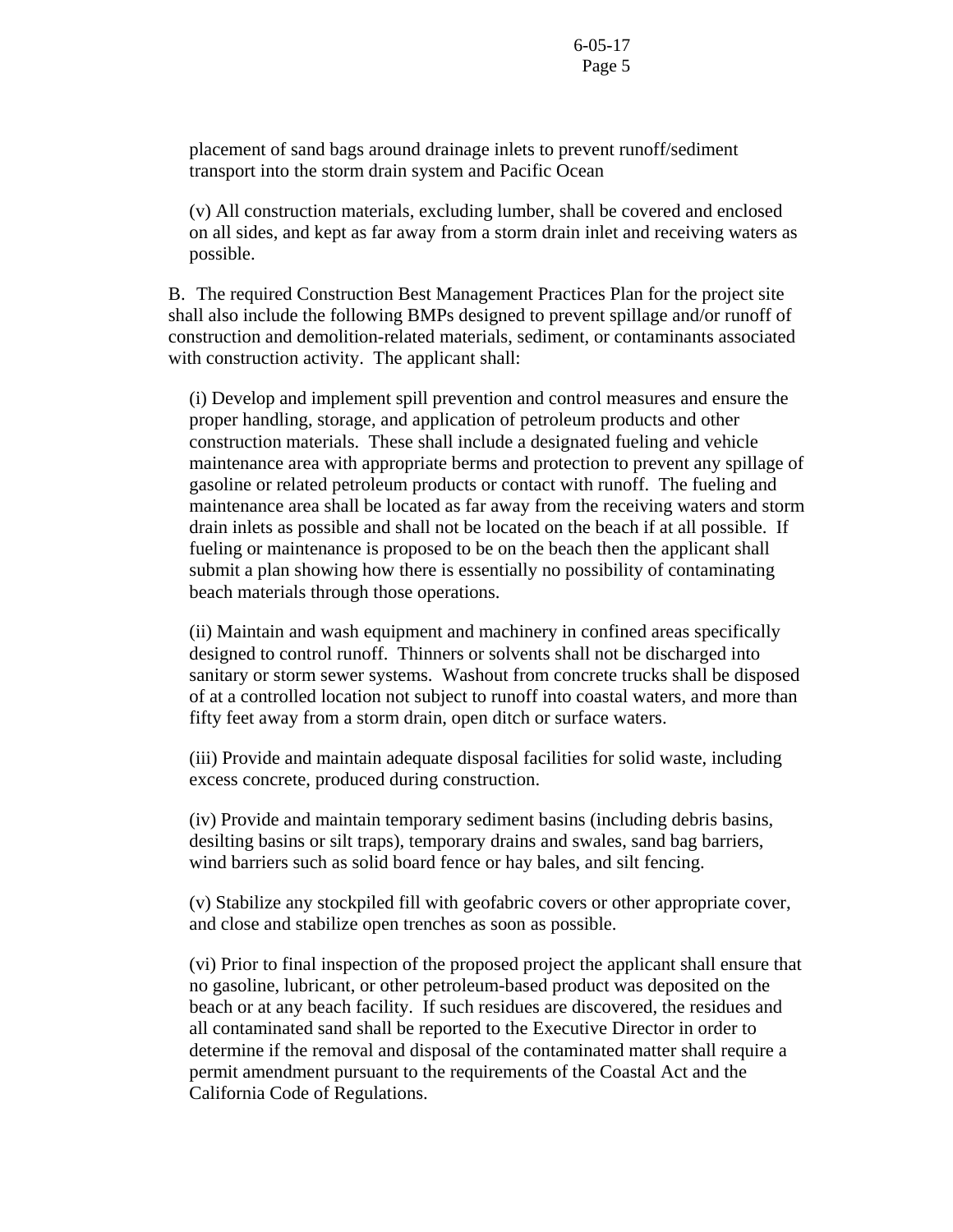The Construction Best Management Practices Plan approved by the Executive Director pursuant to this condition shall be attached to all final construction plans. The permittee shall undertake the approved development in accordance with the Construction Best Management Practices Plan approved by the Executive Director pursuant to this condition. Any proposed changes to the approved Construction Best Management Practices Plan shall be reported to the Executive Director in order to determine if the proposed change shall require a permit amendment pursuant to the requirements of the Coastal Act and the California Code of Regulations. No changes to the approved plan shall occur without a Commission amendment to this coastal development permit unless the Executive Director determines that no amendment is legally required.

 5. Protection of Water Quality - Project Design & Post Construction. **PRIOR TO ISSUANCE OF THE COASTAL DEVELOPMENT PERMIT**, the applicant shall submit for the review and approval of the Executive Director, a Water Quality Management Plan (WQMP) for the post-construction project site, prepared by a licensed water quality professional, and shall incorporate structural and non-structural Best Management Practices (BMPs) designed to reduce, to the maximum extent practicable, the volume, velocity and pollutant load of storm water and nuisance flow leaving the developed site. The plan shall be in conformance with the following requirements:

A. Water Quality Goals.

(i) Appropriate site design, source control and treatment control BMPs shall be implemented to minimize the amount of polluted runoff from all surfaces and activities on the development site.

(ii) Runoff from all parking areas, maintenance areas, rooftops, and driveways shall be collected and directed through a system of appropriate structural structural BMPs. The filter elements shall be designed to 1) trap sediment, particulates and other solids and 2) remove or mitigate contaminants through filtration and/or biological uptake. There shall be no construction of drain outlets onto the beach. The drainage system shall also be designed to convey and discharge runoff from the building site in a non-erosive manner.

(iii) If the applicant uses post-construction structural BMPs (or suites of BMPs), they should be designed to treat, infiltrate or filter the amount of storm water runoff produced by all storms up to and including the 85th percentile, 24-hour storm event for volume-based BMPs, and/or the 85th percentile, 1-hour storm event, with an appropriate safety factor (i.e., 2 or greater), for flow-based BMPs.

B. Monitoring and Maintenance

All BMPs shall be operated, monitored, and maintained for the life of the project and at a minimum, all structural BMPs shall be inspected, cleaned-out, and where necessary, repaired, at the following minimum frequencies: 1) prior to October 15th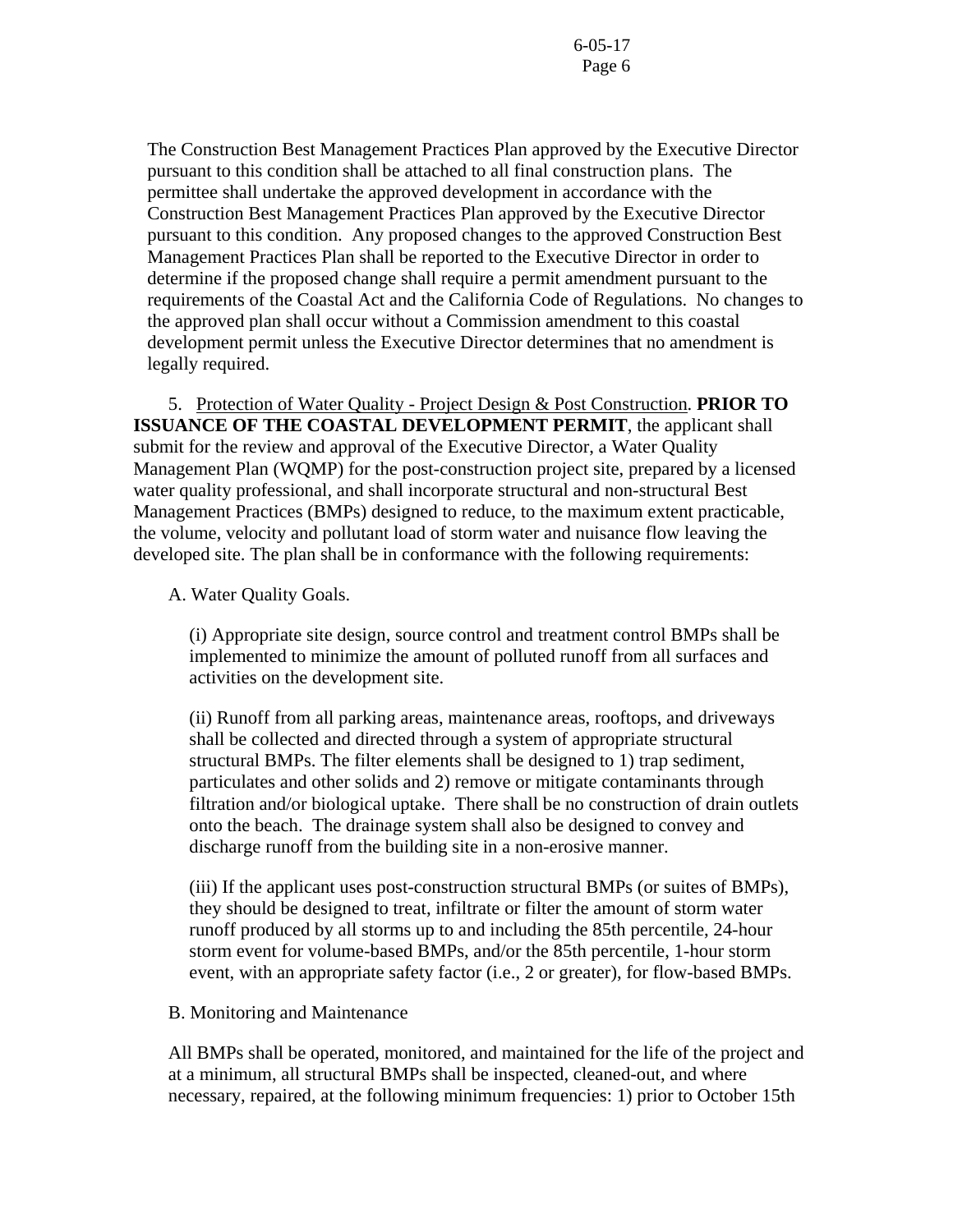each year; 2) during each month between October  $15<sup>th</sup>$  and April  $15<sup>th</sup>$  of each year and, 3) at least twice during the dry season (between April 16 and October 14).

(i) Debris and other water pollutants removed from structural BMP(s) during clean-out shall be contained and disposed of in a proper manner.

(ii) All inspection, maintenance and clean-out activities shall be documented in an **annual report** submitted to the Executive Director no later than June 30th of each year. This report shall be submitted for the first three years following the completion of development.

(iii) It is the applicant's responsibility to maintain the drainage system and the associated structures and BMPs according to manufacturer's specification.

The permittee shall undertake and maintain the approved development in accordance with the Water Quality Management Plan approved by the Executive Director pursuant to this condition. Any proposed changes to the approved Water Quality Management Plan shall be reported to the Executive Director in order to determine if the proposed change shall require a permit amendment pursuant to the requirements of the Coastal Act and the California Code of Regulations. No changes to the approved plan shall occur without a Commission amendment to this coastal development permit unless the Executive Director determines that no amendment is legally required.

 6. Exterior Treatment. **PRIOR TO ISSUANCE OF THE COASTAL DEVELOPMENT PERMIT AMENDMENT**, the applicant shall submit for the review and approval in writing of the Executive Director, a final color board or other indication of the exterior materials and color scheme to be utilized in the construction of the proposed lifeguard station, in substantial conformance with the plans by Dominy + Associates Architects dated 4/6/06. The color of the structures and roofs permitted hereby shall be restricted to colors compatible with the surrounding environment with no bright tones except as minor accents. All windows shall be comprised of non-glare glass.

The permittee shall undertake the development in accordance with the color board. Any proposed changes to the approved color board shall be reported to the Executive Director. No changes to the color board that result in either building taking on a substantially different appearance inconsistent with the surrounding environment shall occur without a Coastal Commission approved amendment to this coastal development permit unless the Executive Director determines that no amendment is legally required.

## 7. Removal of Riprap. **PRIOR TO ISSUANCE OF THE COASTAL**

**DEVELOPMENT PERMIT**, the applicant shall submit for review and written approval of the Executive Director a plan for removal of the rip rap from the beach fronting the existing lifeguard station proposed to be demolished. The removal plan shall provide:

> a. All visible and extractable rip rap seaward of the existing lifeguard station proposed to be demolished shall be removed from the beach. The rock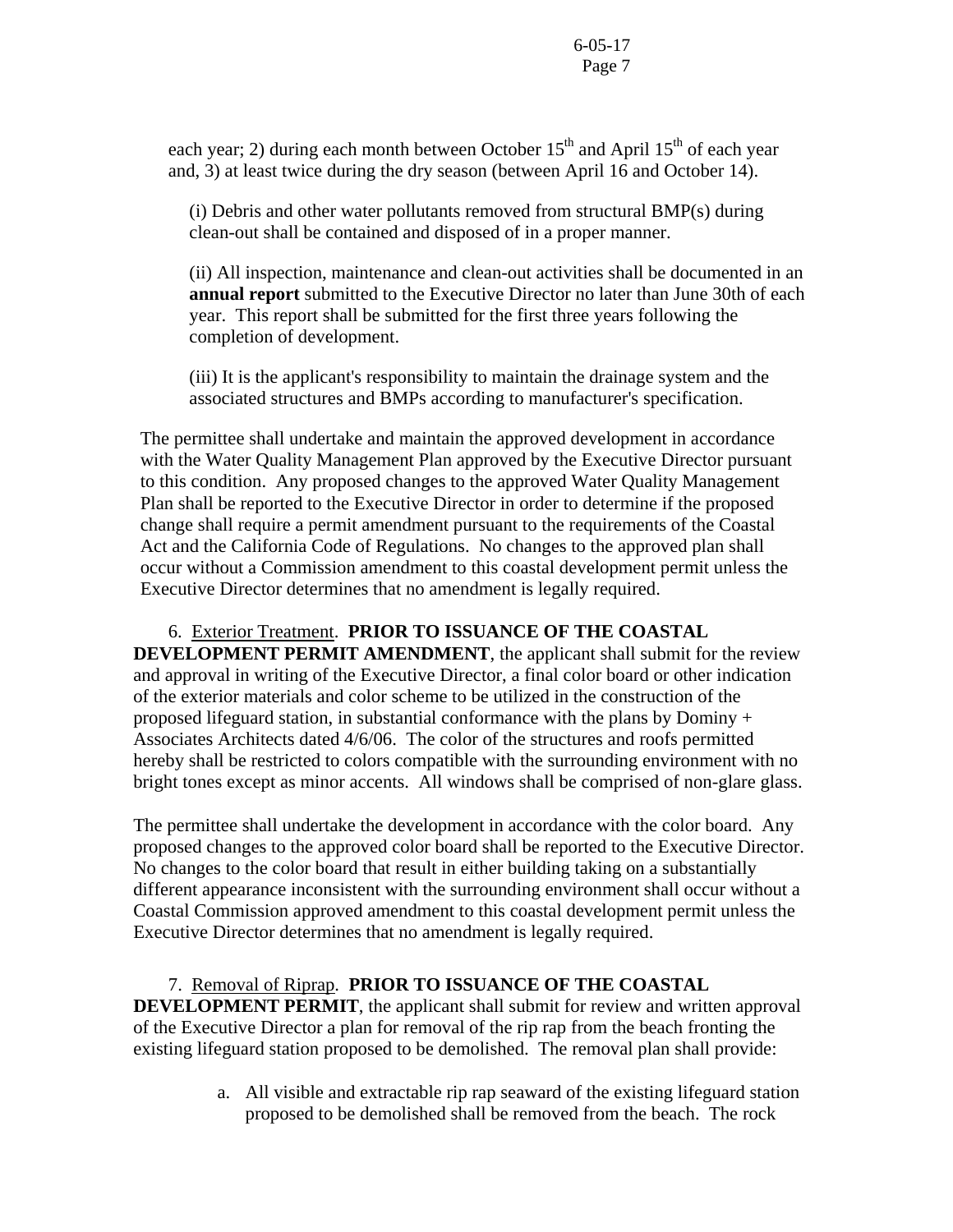shall be removed within the identified work area (Site Plan from TerraCosta Consulting Group/Figure 1).

- b. After the initial removal effort that is part of construction, future maintenance efforts shall include removal of any additional riprap (excluding approved toestone) from the portions of the dry beach seaward of the existing lifeguard station that may become visible in the future.
- c. A schedule for removal, with the first extraction to occur within 1 year of issuance of the Coastal Development Permit;
- d. Criteria for removal, such as all visible rock, all rock within 3 feet of the surface of the sand layer;
- e. Method of removal;
- f. Location of the export site. If the export site is within the coastal zone, a separate Coastal Development Permit or permit amendment may be required from the California Coastal Commission or its successors in interest;
- g. General plans for the disposal of additional riprap that may become visible in subsequent years.
- h. Removal of riprap shall not occur between Memorial Day weekend and Labor Day of any year.

 8. State Lands Commission Review. **PRIOR TO ISSUANCE OF THE COASTAL DEVELOPMENT PERMIT**, the applicant shall obtain a copy of written authorization to construct the proposed development from the State Lands Commission.

9. No Future Seaward Extension of Shoreline Protective Device.

A. By acceptance of this Permit, the applicant agrees, on behalf of itself (or himself or herself, as applicable) and all successors and assigns, that no future repair or maintenance, enhancement, reinforcement, or any other activity affecting the shoreline protective device for the lifeguard tower approved pursuant to Coastal Development Permit No. 6-04-140, as described and depicted on an Exhibit attached to the Notice of Intent to Issue Permit (NOI) that the Executive Director issues for this permit, shall be undertaken if such activity extends the footprint seaward of the subject shoreline protective device. By acceptance of this Permit, the applicant waives, on behalf of itself (or himself or herself, as applicable) and all successors and assigns, any rights to such activity that may exist under Public Resources Code Section 30235.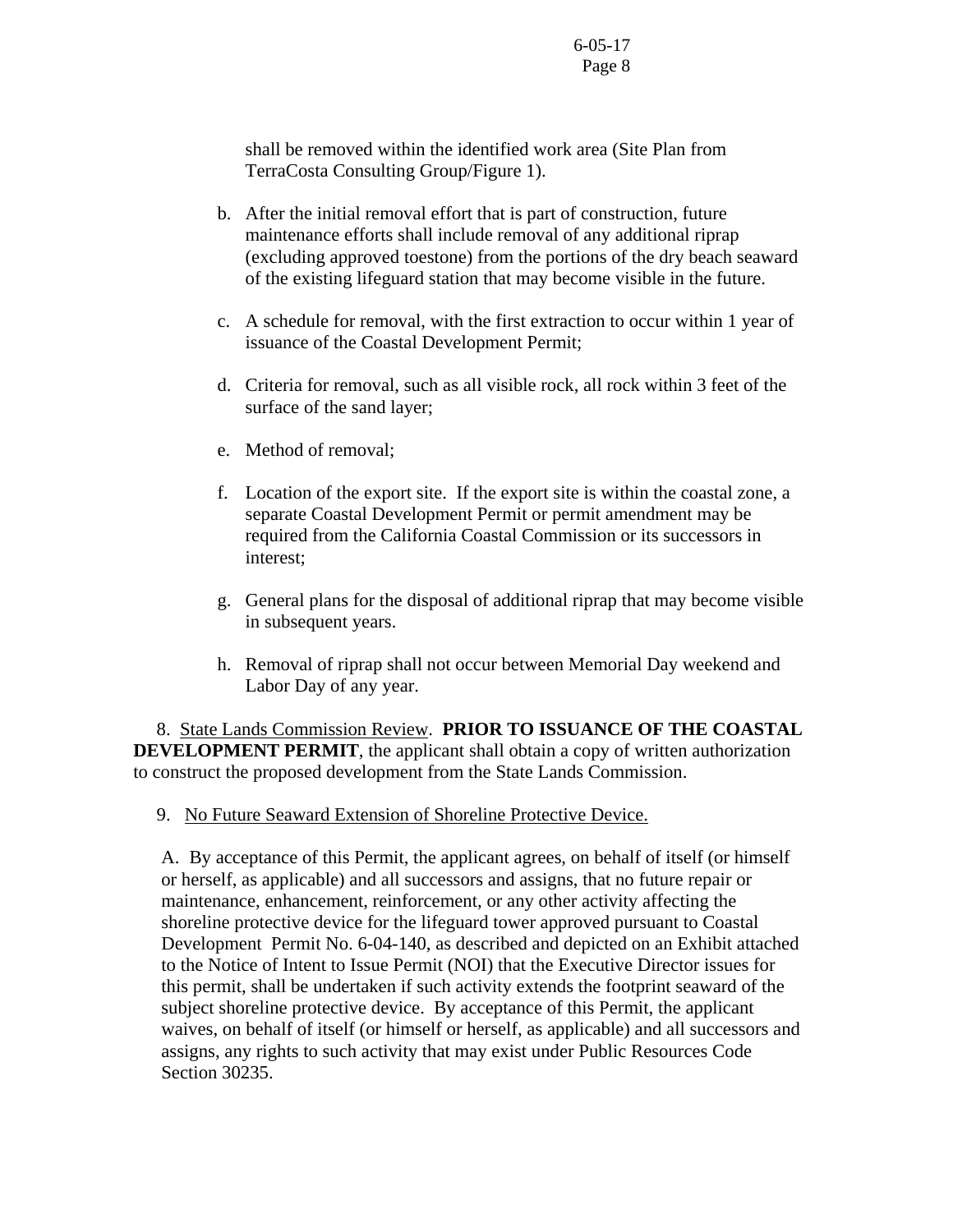B. PRIOR **TO THE ISSUANCE BY THE EXECUTIVE DIRECTOR OF THE NOI FOR THIS PERMIT**, the applicant shall submit for the review and approval of the Executive Director, and upon such approval, for attachment as an Exhibit to the NOI, a formal legal description and graphic depiction of the shoreline protective device approved by this permit, as generally described above and shown on Exhibit #5 attached to this staff report, showing the footprint of the device and the elevation of the device referenced to NGVD (National Geodetic Vertical Datum).

## 10. Assumption of Risk, Waiver of Liability and Indemnity Agreement

A. By acceptance of this permit, the applicant acknowledges and agrees (i) that the site may be subject to hazards from waves, storm waves, flooding and erosion; (ii) to assume the risks to the applicant and the property that is the subject of this permit of injury and damage from such hazards in connection with this permitted development; (iii) to unconditionally waive any claim of damage or liability against the Commission, its officers, agents, and employees for injury or damage from such hazards; and (iv) to indemnify and hold harmless the Commission, its officers, agents, and employees with respect to the Commission's approval of the project against any and all liability, claims, demands, damages, costs (including costs and fees incurred in defense of such claims), expenses, and amounts paid in settlement arising from any injury or damage due to such hazards.

B. **PRIOR TO ANY CONVEYANCE OF THE PROPERTY THAT IS THE SUBJECT OF THIS COASTAL DEVELOPMENT PERMIT**, the applicant shall execute and record a deed restriction, in a form and content acceptable to the Executive Director: (1) indicating that, pursuant to this permit, the California Coastal Commission has authorized development on the subject property, subject to terms and conditions that restrict the use and enjoyment of that property (hereinafter referred to as the "Standard and Special Conditions"); and (2) imposing all Standard and Special Conditions of this permit as covenants, conditions and restrictions on the use and enjoyment of the Property. The restriction shall include a legal description of the applicant's entire parcel or parcels. It shall also indicate that, in the event of an extinguishment or termination of the deed restriction for any reason, the Standard and Special Conditions of this permit shall continue to restrict the use and enjoyment of the subject property so long as either this permit or the development it authorizes – or any part, modification, or amendment thereof – remains in existence on or with respect to the subject property.

C. **PRIOR TO ISSUANCE OF THE COASTAL DEVELOPMENT PERMIT**, the applicant shall submit a written agreement, in a form and content acceptable to

the Executive Director, incorporating all of the above terms of this condition.

\_\_\_\_\_\_\_\_\_\_\_\_\_\_\_\_\_\_\_\_\_\_\_\_\_\_\_\_\_\_\_\_\_\_\_\_\_\_\_\_\_\_\_\_\_\_\_\_\_\_\_\_\_\_\_\_\_\_\_\_\_\_\_\_\_\_\_

#### IV. Findings and Declarations.

The Commission finds and declares as follows: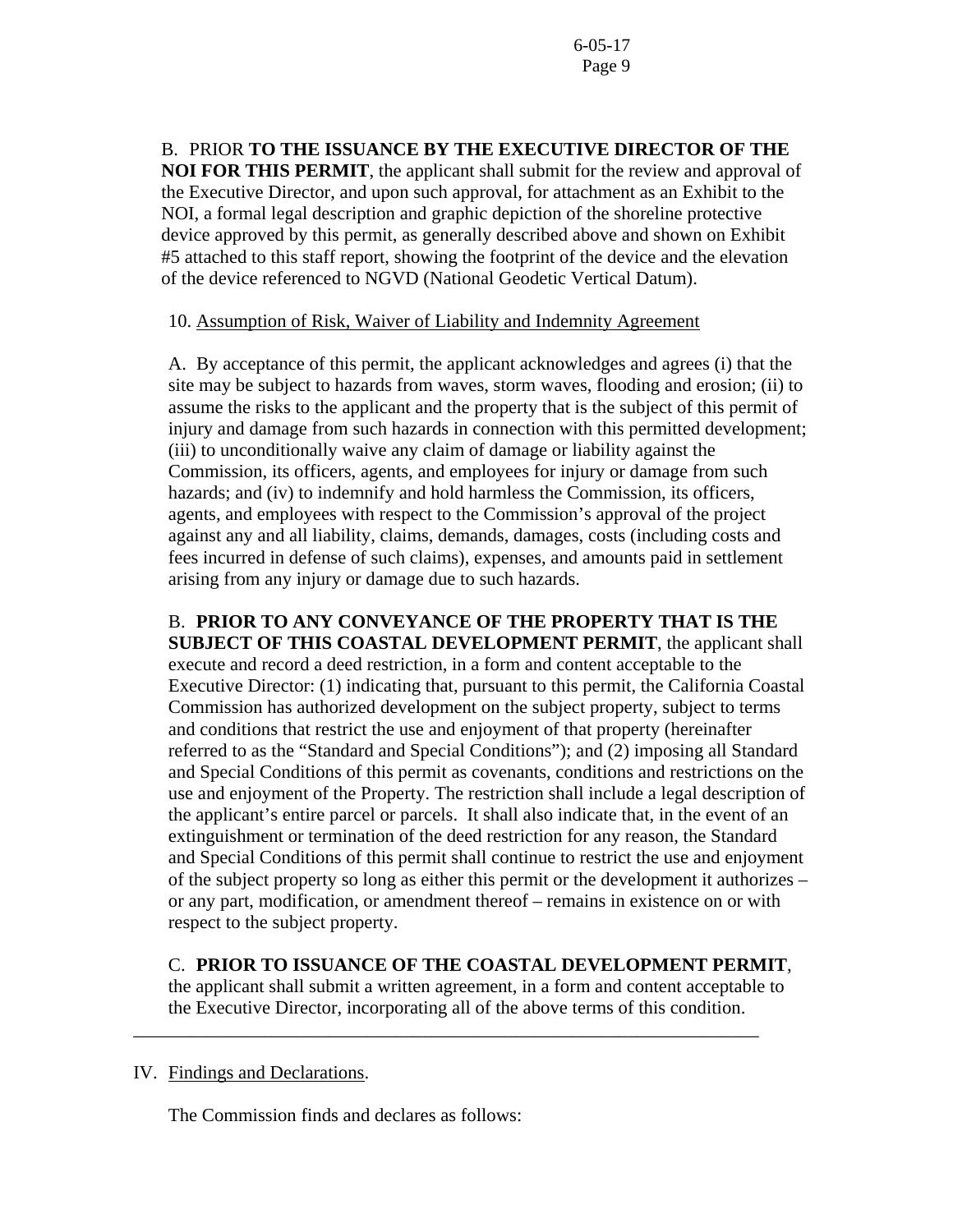1. Detailed Project Description. The applicant proposes the demolition of an existing three-story, 30 ft. high, 897 sq.ft. wooden lifeguard station and construction of a new three-story, 30 ft. high, 3,125 sq.ft. sq.ft. lifeguard station on the public beach in South Mission Beach. The main level of the new lifeguard station will have a total of 2,436 sq.ft. consisting of a fully accessible reception and general information area, a first aid room, locker room, and a ground-level enclosed garage/storage area for lifeguard vehicles, rescue craft and equipment and restrooms. The second level will have 435 sq.ft. and consist of a ready room, restrooms and watch room. The third level will have a total of 254 sq.ft. and consist of the observation tower. The new lifeguard station will be situated in the general vicinity of the existing lifeguard station but it will be sited 80 feet further north and 12 feet further east (inland). No portion of the lifeguard station will extend further west than the existing lifeguard station. In addition, in order to preserve public views from the west along Ocean Front Walk (the public boardwalk) for both residents and members of the public who heavily use this recreational resource, the City designed it such that its greatest length extends from west to east. The existing lifeguard station will be demolished after the existing lifeguard station construction is completed. In addition, revetment rock that was placed around the existing lifeguard station during the 1982/1983 El Nino storms shall be removed at the time the existing lifeguard station is removed. The rock that is visible or within easy excavation depth should be cleared off the beach. Any buried rock should be removed over time as it becomes exposed.

Also proposed is a buried semi-circular sheet-pile bulkhead around the seaward portion of the lifeguard tower located a minimum of 30 feet seaward of the lifeguard structure. The buried sheet-pile bulkhead also proposes to incorporate an architectural concrete cap for those infrequent periods when the buried bulkhead is exposed to maintain its architectural appearance and to minimize the potential for any injury to the public that could otherwise result from an exposed steel sheet-pile bulkhead. The architectural concrete cap will vary in height between  $1 \frac{1}{2}$  feet to 3 ft. high depending on the seasonal sand elevations and will resemble the structures along the Ocean Front Walk public boardwalk (ref. Exhibit No. 8). In addition, along the perimeter of the facility, mats of durable concrete erosion control block are proposed just below the sand elevation. These mats will protect the building and help reduce potential erosion and they will also facilitate lifeguard vehicle movement along the sand. A small concrete patio is proposed on the north side of the lifeguard tower near the entrance/reception area of the lifeguard station. An erosion control mat will be located on the north side of the lifeguard tower to facilitate access to the proposed parking garage. In addition, a 6-foot wide concrete sidewalk is proposed to provide pedestrian access to the lifeguard structure from a large public parking lot to the south. An existing concrete walk that provides access to the existing lifeguard structure from that same parking lot will be demolished along with the existing lifeguard station.

The proposed lifeguard tower as noted above will be located on a wide sandy beach about 600 feet west of the public boardwalk (Ocean Front Walk). The site is located in South Mission Beach seaward of where Ocean Front Walk begins to curve in a southwesterly direction away from the row of residential development that borders the oceanfront.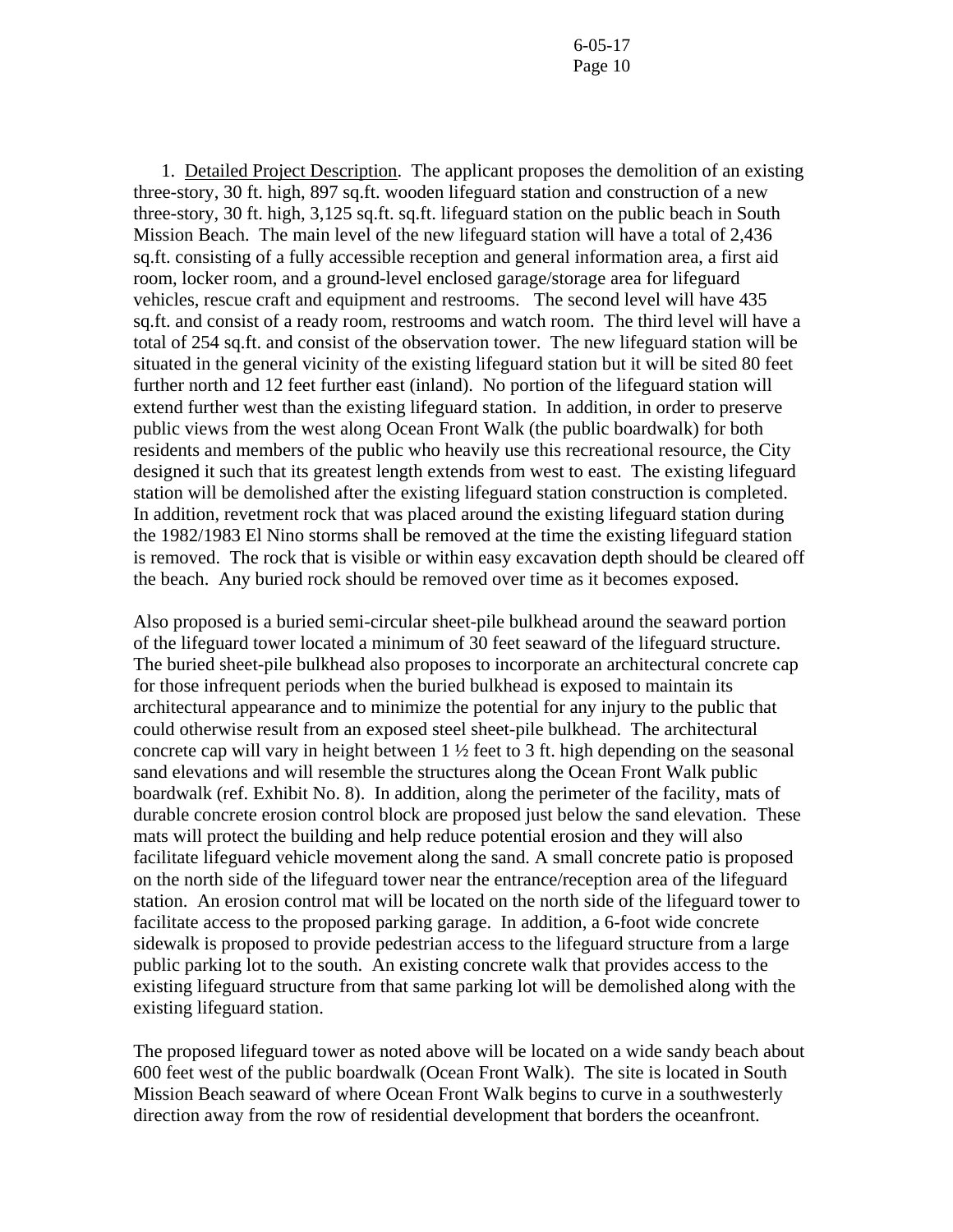Immediately west of the boardwalk in this area is a very wide sandy beach and several volleyball courts that are frequently used by the public. Further west is a basketball court (for a frame of reference, the existing lifeguard station proposed to be demolished is located approximately 240 feet west of the basketball courts). (Ref. Exhibit No. 3). West of the basketball court is a large grassy picnic area with picnic tables and barbecues. To the south is a large 250-space public parking lot. At the very northwest corner of the parking lot is a comfort station which is proposed to remain. South of the parking lot is a jetty that borders along the north entrance channel to Mission Bay Park. This marks the southern boundary of Mission Beach which is inaccessible any further south other than by boat. Across the channel to the south is the Ocean Beach community.

The existing lifeguard structure is 27 years old and was approved pursuant to CDP #F8974 in 1980 to replace a former lifeguard station (that according to the City was built in 1974 as a "temporary facility") that was damaged by waves and tidal action in the 1980 winter storms. A new tower was then approved and constructed pursuant to CDP # F8974.The existing lifeguard station was constructed 500 feet south of the former lifeguard station that was damaged. The existing lifeguard structure was also damaged in the 1982-1983 El Nino storm. It was during this time that rip rap was placed seaward of the lifeguard station as an emergency protective measure. Although the lifeguard structure functioned adequately for a number of years it no longer adequately serves the needs of the City's lifeguards and the beach-going public. The City's program for the new lifeguard tower requires inside parking for two vehicles, one boat and a personal watercraft, along with a variety of other new program requirements. The footprint of the existing lifeguard station is approximately 400 sq.ft. and the footprint of the proposed lifeguard station is approximately 2,400 sq.ft. resulting in 2,000 sq.ft. of additional beach coverage.

The lifeguards have also built up a sand berm seaward of the existing tower during the winter months to protect the tower from wave activity. There is currently no seawall associated with the existing lifeguard tower. However, there is buried riprap that needs to be removed. The new lifeguard station will not have any public restrooms (other than for members of the public who are injured and are being treated at the lifeguard facility). An existing comfort station south of the existing lifeguard station and adjacent to the public parking lot next to the jetty is proposed to remain. The City also proposes to re-stripe four parking spaces in the public parking lot south of the lifeguard station. Presently, four existing handicapped spaces are located on the far south part of the parking lot and not closest to the sidewalk and comfort station near the north side of the parking lot where they would be most accessible for the handicapped. The City proposes to re-stripe the spaces in the northwest corner of the lot for handicapped use only and re-stripe the existing handicapped spaces for general use. The number of parking spaces is proposed to remain the same. However, this latter improvement does not require a permit and is described here for informational purposes only.

The proposed lifeguard station development is on the public beach in a location where the Commission retains original permit jurisdiction. Therefore, Chapter 3 of the Coastal Act is the standard of review, with the City's certified LCP used as guidance.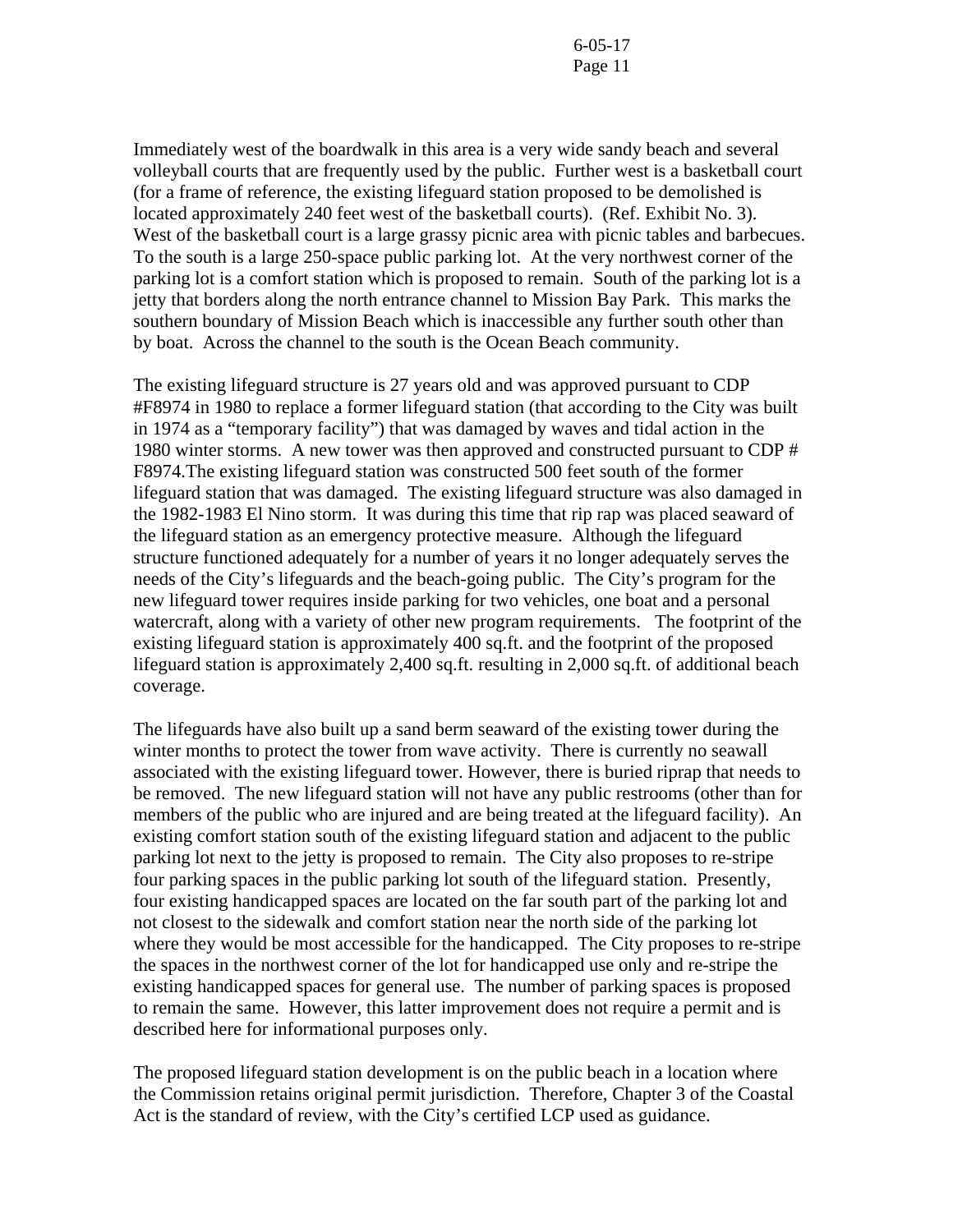2. Seawall/Shoreline Protective Devices/Hazards. Sections 30235 and 30253 of the Coastal Act are applicable to the subject project and state the following, in part:

#### Section 30235

 Revetments, breakwaters, groins, harbor channels, seawalls, cliff retaining walls, and other such construction that alters natural shoreline processes shall be permitted when required to serve coastal-dependent uses or to protect existing structures or public beaches in danger from erosion, and when designed to eliminate or mitigate adverse impacts on local shoreline sand supply.

#### Section 30253

New development shall:

(l) Minimize risks to life and property in areas of high geologic, flood, and fire hazard;…

In addition, Section 30255 of the Coastal Act states the following:

Coastal-dependent developments shall have priority over other developments on or near the shoreline. Except as provided elsewhere in this division, coastaldependent developments shall not be sited in a wetland. When appropriate, coastalrelated developments should be accommodated within reasonable proximity to the coastal-dependent uses they support.

The new replacement lifeguard station raises potential conflicts with the shoreline protection policies of the Coastal Act. As noted in the project description, proposed is the demolition of an existing lifeguard station and the construction of a newer and larger lifeguard station in close proximity to its present location. The new station will be a little over three times the size of the existing lifeguard station resulting in an increase from 897 sq.ft. to 3,125 sq.ft. The new lifeguard station was designed so that it would be narrow from north to south but wider (longer) from west to east, in part, due to community concerns to preserve views looking west from Ocean Front Walk. In addition, the station is proposed to be larger to accommodate many amenities necessary for operation of this important public safety facility. While the Commission certainly recognizes the important function of a lifeguard station to the beach-going public, the structure must be located and designed to reduce impacts on shoreline sand supply and public access.

There are several ways in which any permissible structure on a beach can have an adverse impact on these coastal resources. The first is that such buildings could interfere directly with public access by *occupying beach area that would otherwise be available for public use.*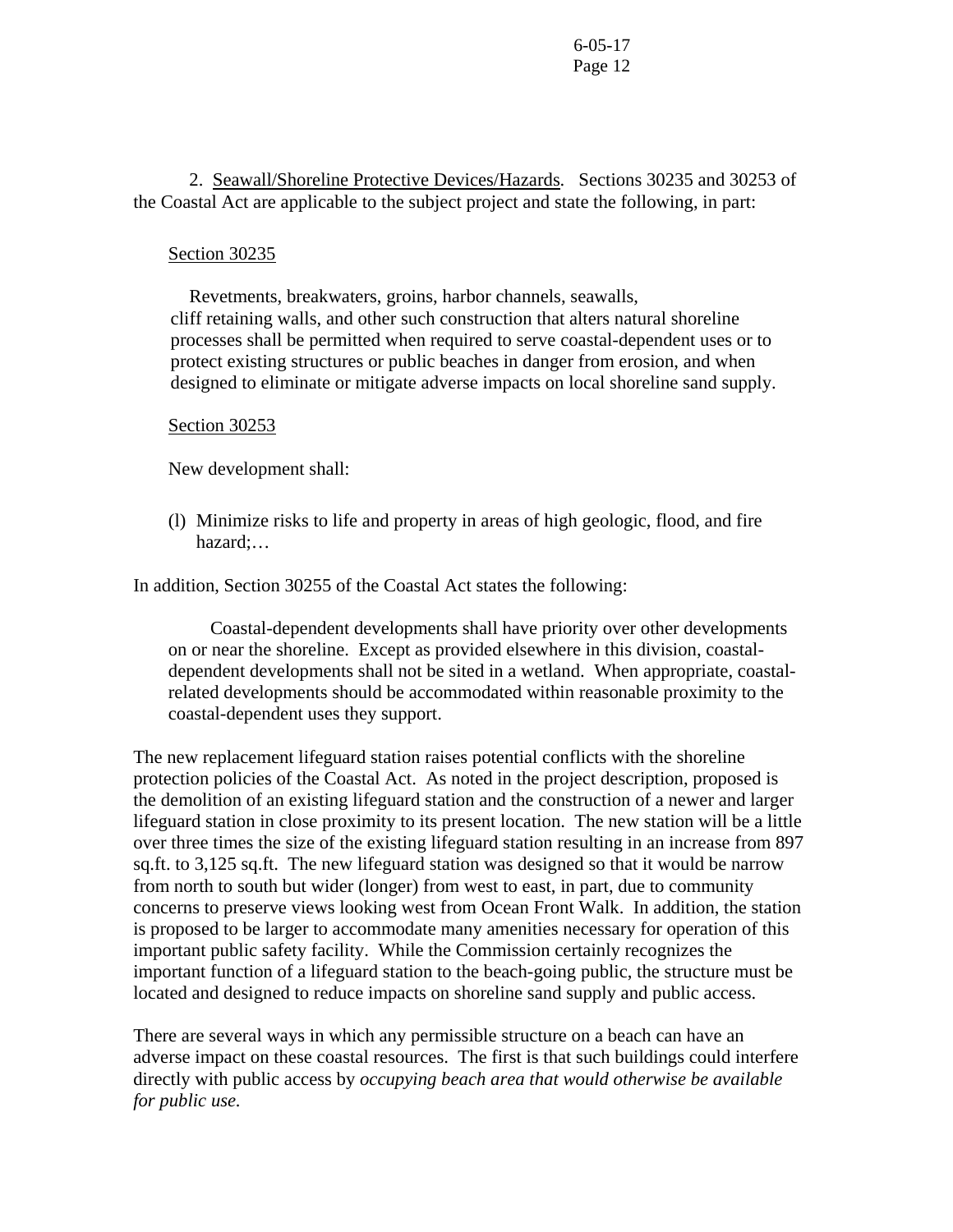The second effect is that any hard structure on the beach, like a building or shoreline protective device can have *adverse impacts on sand supply*. Coastal Act Section 30235 acknowledges that seawalls, revetments, cliff retaining walls, groins and other such structural or "hard" solutions alter natural shoreline processes. Shoreline protective devices can result in a number of adverse effects on the dynamic shoreline system and the public's beach ownership interests. First, shoreline protective devices can cause *changes in the shoreline profile*, particularly changes in the slope of the profile resulting from a reduced beach berm width. This may alter the usable area available to the public seaward of the structure. A beach that rests either temporarily or permanently at a steeper angle than under natural conditions will have less horizontal distance between the mean low water and mean high water lines. This reduces the actual area in which the public can pass on public property.

Another effect related to sand supply that a shoreline protective device (or other hard structure) has on public access is through a progressive loss of sand as the natural shore material is not available to nourish offshore sand bars. The lack of an effective bar can allow such high wave energy on the shoreline that materials may be lost far offshore where it is no longer available to nourish the beach. A loss of sandy beach area is a significant adverse impact on public access to the beach.

Third, shoreline protective devices can *cumulatively affect shoreline sand supply and public access by causing accelerated and increased erosion on adjacent public beaches*. This effect may not become clear until such devices are constructed individually along a shoreline and they reach a public beach. In the case of the proposed development, Mission Beach is a very wide sandy beach. However, the width of the beach can vary after severe storm events. The Commission notes that if a seasonal eroded beach condition occurs with greater frequency due to the placement of a shoreline protective device on the subject site, then the subject beach would also accrete at a slower rate. The Commission also notes that many studies performed on both oscillating and eroding beaches have concluded that loss of beach occurs on both types of beaches where shoreline protective devices or other hard structures exist.

Fourth, if not sited in a landward location that ensures that the seawall is only acted upon during severe storm events, *beach scour during the winter season will be accelerated because there is less beach area to dissipate the wave's energy. Finally, as noted, revetments, bulkheads, seawalls and other hard structures interfere directly with public access by their occupation of beach area that will not only be unavailable during high tide and severe storm events, but also potentially throughout the winter season.* 

Pursuant to Section 30235 of the Coastal Act, shoreline protection devices are required to be approved only when necessary to protect coastal-dependent uses, existing structures, or public beaches in danger from erosion and when designed to eliminate or mitigate adverse impacts on local sand supply. The Coastal Act does not require the Commission to approve shoreline altering devices to protect vacant land or in connection with requests to construct new development that is not a coastal-dependent use. A shoreline protective device proposed in those situations is likely to be inconsistent with various Coastal Act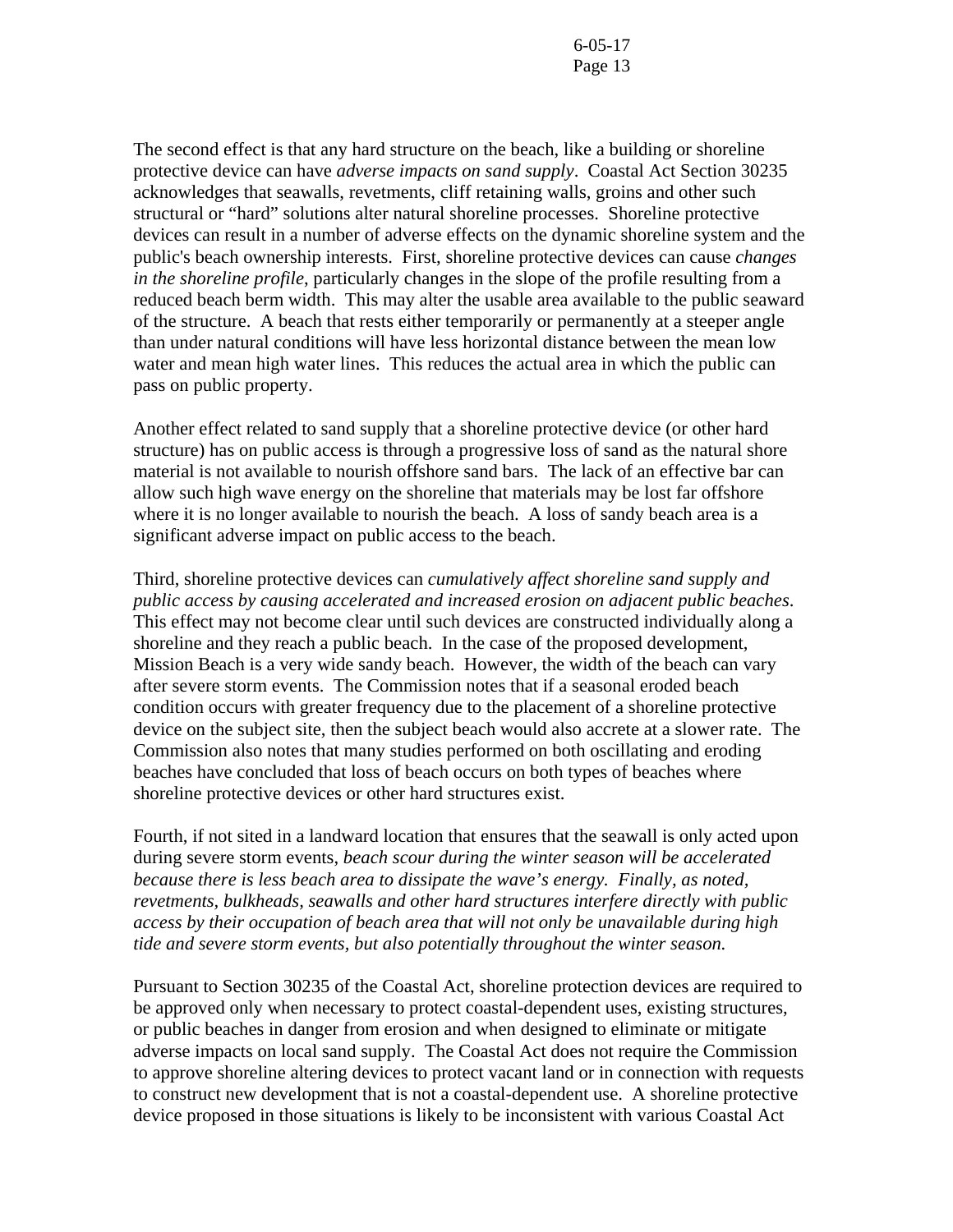policies. For example, Section 30253 addresses new development and requires that it be sited to lessen the risks due to hazards. In this case, those risks are from waves, storm events, erosion and flooding. Thus, while the Commission certainly recognizes the important function of a lifeguard station for the beach-going public, the structure must be the minimum size necessary and located and designed to reduce impacts on public access and shoreline sand supply. These issues are further addressed below.

## Need for Facility/Alternatives Analysis

Several alternative locations for the new lifeguard station as well as different foundation designs were considered. First of all, there are a number of reasons why the new station is proposed to be sited 80 feet further north than the existing station. One of the primary reasons is that it will allow the existing facility to remain in operation until the new one is built. A secondary reason is so that the new station will be more centrally located in its area of responsibility on the beach.

Specifically, as noted in a letter from TerraCosta dated 3/31/05, a more landward location for the new lifeguard tower was considered and subsequently rejected for several reasons, including the need for its proximity to the active beach face or foreshore. Although located about 600 feet out onto the public beach, under normal summer conditions, the backshore width is about 800 feet at this location, placing both the current and proposed lifeguard station at times upwards of 200 feet and more from the water's edge. Simply put, the lifeguard station must be located a reasonable distance from the waters edge to effectively observe and track water activities and allow for timely water rescues. In addition, the lifeguards need to be able to observe the jetty entrance in order to perform rescues there, as well. People like to wade in the water near the jetty because it gives the perception of a "sheltered" area rather than being in the "open ocean". The jetty is also a popular fishing place. Also, the waves break at the jetty which can cause hazardous conditions for people in the area. It is very important that the lifeguards be able to monitor both of these areas used by the public to perform rescues is the need arises. If the lifeguard station was moved further back (east) they would not be able to view these two areas of high public use.

Specifically, the applicant has stated that it is important to maintain the alignment with the existing station but in the east/west axis for the following reasons:

- 1) Response time and beach distractions Moving the station to the east will adversely affect rescue response time and matter of seconds can affect the lifeguard's ability to save lives…
- 2) Scanning ability- Moving the station to the east would dramatically cut downclarity of natural sight lines to the water. Natural eyesight viewing is the most effective way to scan the beach for potential incidences or victims. Having to use binoculars can cause tunnel vision and the inability for the lifeguard to scan larger areas and thus miss observing the entire area they are responsible for.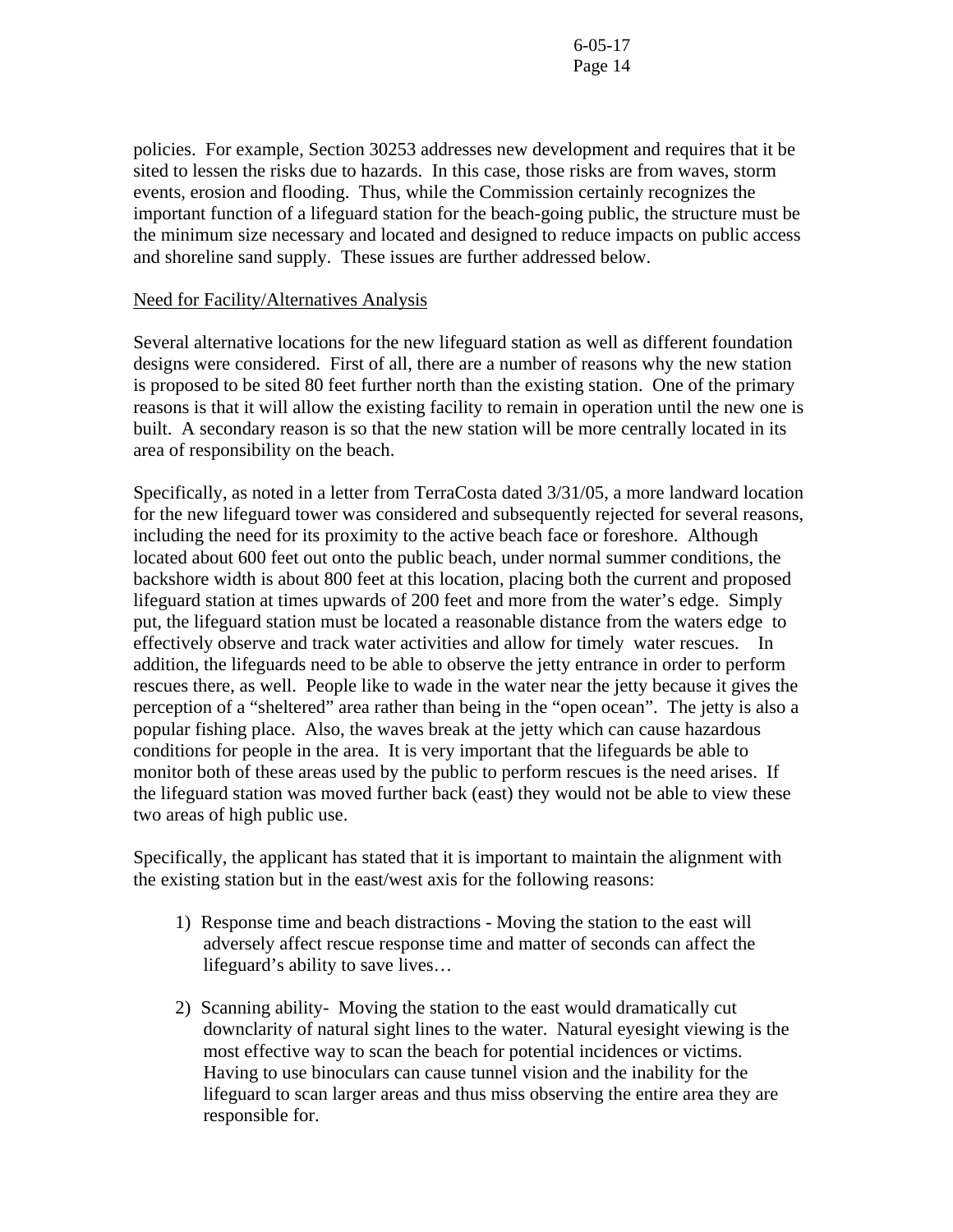3) Observing the Mission Bay Channel – The lifeguards are also responsible for observation and rescues at the channel. The westerly tip of the jetty is the most active area with waves breaking on the rocks. Moving the station to the east would adversely impact response time to the channel.

It is also stated that both the current and proposed lifeguard station location sited a distance of 200 +/- feet back from the summer foreshore is relatively protected by the fairly wide and stable backshore seaward of the tower location (ref. Exhibit No. 9). In the 27 years since the lifeguard tower was constructed, it was only damaged once during severe storms that occurred in the 1982-83 El Nino storm. In order to have avoided any damage, the structure would have had to be located as far inland as another 200-300 feet. But such a location would not be functional for performing water rescues. Another reason it would not be feasible to locate the tower further inland is that it would be much closer to the residences along Ocean Front Walk which would result in more of a visual impact to both residents and the public using the boardwalk and/or sandy beach area(s).

The applicant's architect has also provided additional information regarding the necessity of such a larger lifeguard station facility. Essentially, this lifeguard station has the responsibility for the heavily-used mile-long section of coastline from the South Mission Beach jetty, north to Ventura Place, which is one of the busiest public beach areas in the City. The existing lifeguard station is undersized, inaccessible and deteriorating badly. The City further noted that although the lifeguard station is proposed to be increased in size, it is to accommodate the City lifeguard service's long-term needs. The purpose of the project is to replace an aging lifeguard station that is not adequately serving the lifeguards. It has been documented previously (CDP #6-01-170/South Pacific Beach Lifeguard Station) that due to the larger public crowds using the populous Pacific Beach/Mission Beach areas, these facilities must be upgraded and enlarged to meet both today's and future needs of the public in terms of public health and safety.

The proposed lifeguard station has been designed not only to meet today's needs, but to also meet the needs and demand of the future. As noted by the lifeguard services, with improved public transportation and possible future trolley routes that will also service the beach areas, combined with population growth and upsurges in tourism, the proposed lifeguard station will be able to accommodate and serve the needs of the public in the future. According to the applicant, the new lifeguard station will have a 50-year design life.

The new lifeguard station proposes to incorporate many features that the existing facility does not presently have. For example, the existing facility does not have first aid room or a garage to store lifeguard vehicles or watercraft. It also lacks a reception room to address members of the public. The proposed two-car garage will accommodate emergency vehicles and personal water craft and all equipment used for life saving including long boards, etc.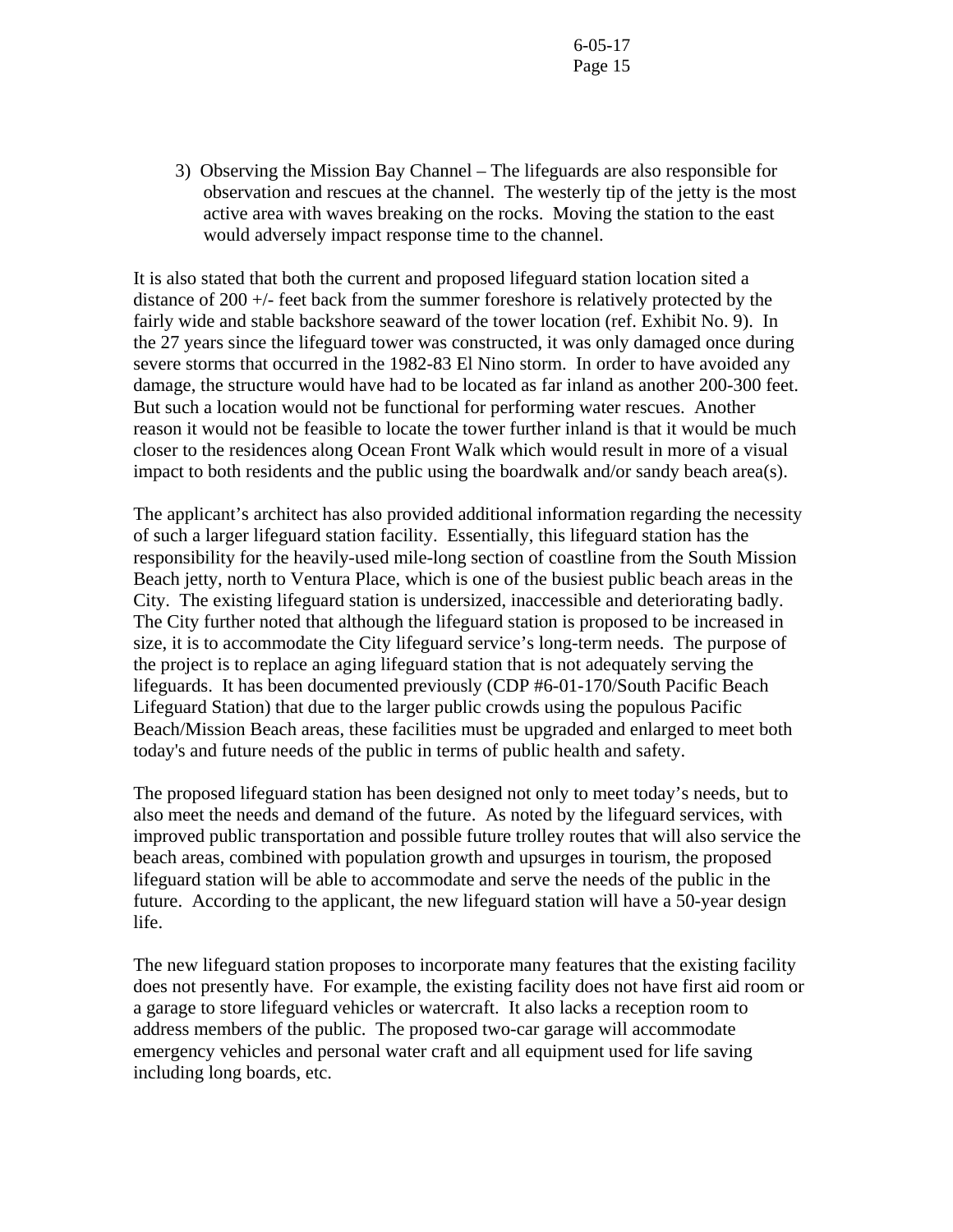Another alternative reviewed for the project is relocating some of the ancillary equipment in the proposed new lifeguard station inland or to a different station in order to reduce the size of the new lifeguard station. However, the applicant's architect has indicated that such an alternative would imperil public safety in that the lifeguards would lose quick access to this public safety equipment if located in another lifeguard station. Time cannot be wasted trying to retrieve equipment from a remote location as lives could be lost. The City pointed out that locating a structure further inland would significantly increase the response time in emergency situations and significantly diminishes visibility for rescue operations.

Another alternative reviewed was to eliminate the proposed garage as a component of the new lifeguard tower. The applicant's architect responded that currently lifeguard vehicles are required to drive from the existing Mission Beach station located at Belmont to the existing lifeguard station because the current station does not have a place to store vehicles. As such, if there is a problem, they need to drive over from the other station. The new building will have a garage for storage of lifeguard vehicles and as such because the vehicles will be located immediately on site this will reduce the distance of travel by public safety vehicles by .8 of a mile which will result in an overall improvement to public safety at this location.

The City further considers this to be the reconstruction of an existing public works facility which services the coastal dependent land use and provides a central public service that is vital to the economic health of the region. Mission Beach has a high volume of beach visitors year round and it is essential that the existing lifeguard station be demolished and replaced with a new station that adequately meets the needs of the lifeguard staff to service the beach-going public.

In addition, the City has long-term plans for widening the entire length of the public boardwalk in both Mission Beach and Pacific Beach and has received several recent coastal development permits to do so. The boardwalk has already been widened from Ventura Court north to Santa Barbara Place and from Santa Rita Place south to Santa Barbara Place. Future phases of this widening will occur in south Mission Beach directly east of the project site (between San Fernando Place south to the southern terminus of Ocean Front Walk near the jetty). The widened boardwalk will accommodate larger beach crowds and provide more public access opportunities. The lifeguard service has pointed out that the larger building footprint of the lifeguard station is in keeping with the trend to expand and improve public access and safety as a whole along the beachfront. As an example of other lifeguard structures which have recently been improved and enlarged are the Pacific Beach lifeguard station, the City of Coronado lifeguard station and the Bolsa Chica/Huntington Beach lifeguard station. The Pacific Beach Lifeguard station is 4,303 sq.ft., the Coronado Lifeguard station is 2,574 sq.ft., and the Bolsa Chica/Huntington Beach station is 4,800 sq.ft. As such, the proposed new South Mission Beach Lifeguard station, at 3,125 sq.ft. in size is not only comparable in size to these other recently constructed lifeguard stations but even smaller than some of the stations noted.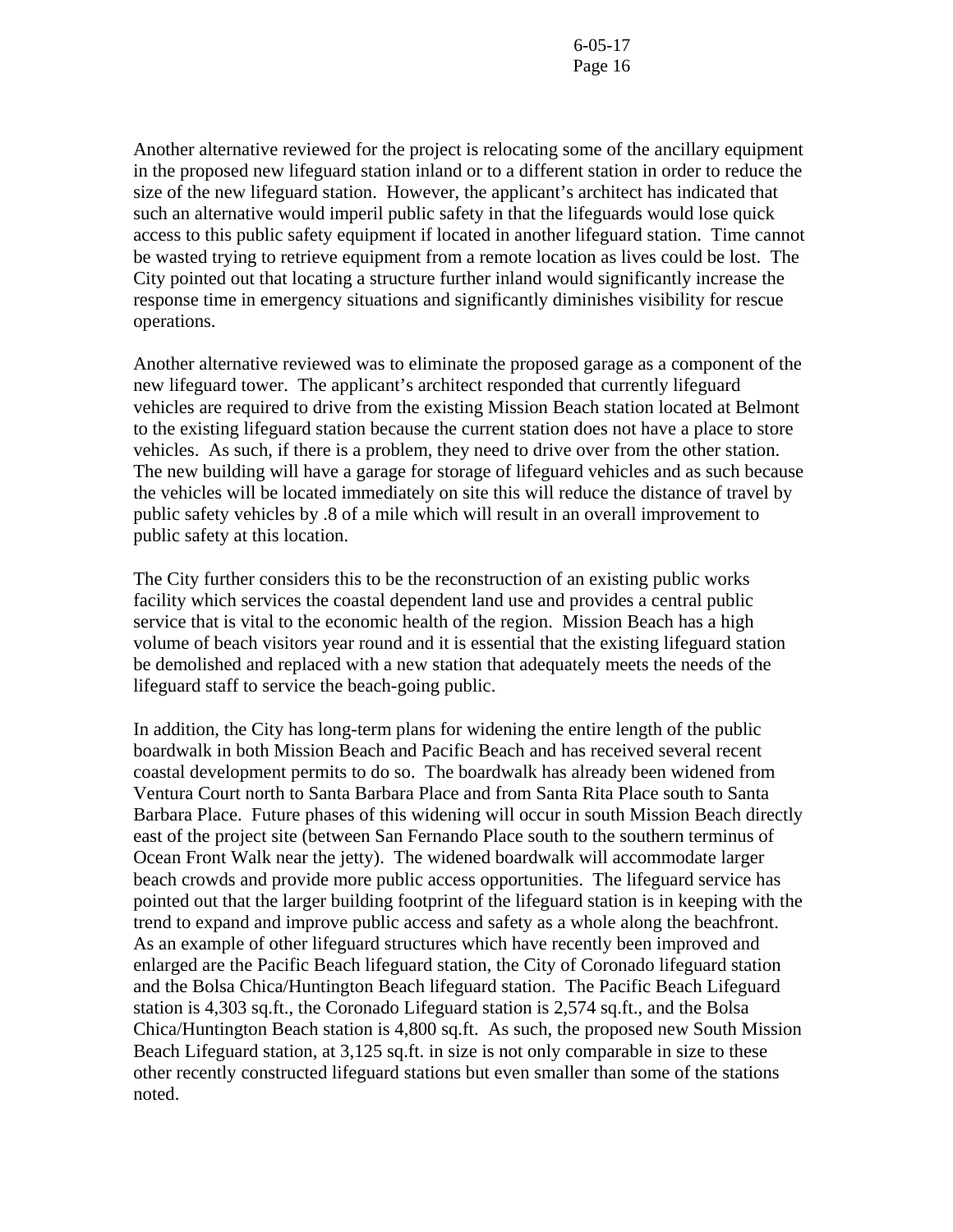As has been stated by the lifeguard service in the past, when a modern lifeguard station fully equipped with all of the necessary emergency and rescue equipment/supplies exists on a populous beach such as this (South Mission), both beach visitors and tourists feel much more at ease knowing that public access to the ocean is safe at this location.

In addition, as noted previously, the project also includes the construction of a buried sheetpile seawall to provide protection to the station. As such, several alternatives to the foundation of the structure and the need for the shoreline protection were considered as stated in the 2/16/05 geology report:

*In general, foundation systems should fulfill three requirements. First, they should provide support for the design vertical loads without failure or excessive settlement. Second, they should provide support for the design lateral loads without failure or excessive deformation. Third, they should mitigate the effects of vertical and lateral soil movement on the proposed structure. Soil movement can occur due to site and environmental conditions, as well as environmental changes.* 

 *…given the difficulty of excavating footings in the relatively clean sands, we have recommended the use of a structural concrete mat foundation for the new lifeguard tower.* 

 *For long-term protection of the new lifeguard tower against marine erosion, a variety of alternatives exist, including foundation support on either driven piles, drilled piers, or deepended stemwalls. […] Recognizing that during the life of the structure, it should be anticipated that at some time, the entire transient beach profile will be at leas t temporarily scoured away during a severe storm, this would likely also result in the loss of utilities and at least the temporary loss of the building's use until all of the utilities and associated infrastructure have been replaced. Structural support could also be provided by a rock revetment, with the revetment protecting the building's foundation soils from wave-induced scour.* 

*Given the various viable foundation alternatives with a view toward marine erosion protection, we have recommended the installation of a buried sheet-pile bulkhead around the seaward portion of the lifeguard tower, with sufficient offset along its sides to allow both beach scour and wave run-up to extend around and beyond the tower without compromising the structure. We have recommended a semi-circular sheet-pile bulkhead with its landward ends a minimum of 30 feet beyond the proposed structure to enable the placement of additional temporary protection under a worst-case southerly storm condition that might displace a significant portion of the backshore away from the proposed facility. In this regard, we have recommended that the sheet-pile bulkhead be of cantilever design and be designed to accommodate a maximum design scour depth at the front face of the structure of 12 feet, consistent with the design scour elevation of 0 feet, MSL.*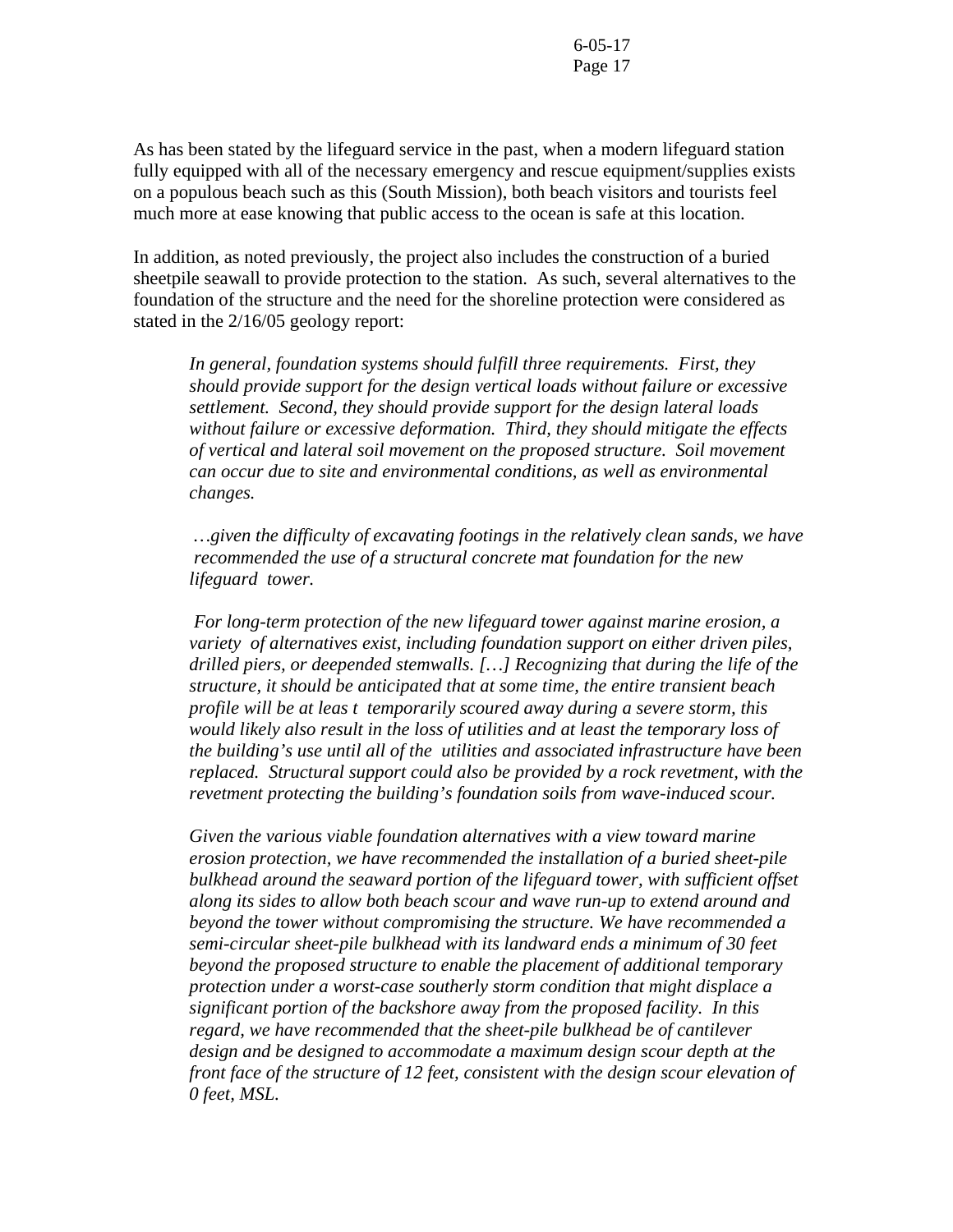The report goes on to state that one of the advantages of this alternative is that it can be easily removed at some future date if the lifeguard tower were to be moved. Also, the proposed structural mat foundation which is entirely separated from the seaward perimeter of the buried bulkhead wall would also make it the easiest type of foundation to facilitate a landward location if it became necessary to do so.

The geology report further states:

.

*With regard to the proposed wall, and particularly in view of it being almost buried, this wall represents the absolute minimum necessary to provide reasonable protection to the proposed facility. City forces have routinely built up a berm around this lifeguard facility to provide protection during storm surf, and to facilitate access to a scoured beach profile, access that is used by both the public and for lifeguard vehicles. The City envisions continuing this practice and the presence of the wall is only necessary to protect the reconstructed facility during periods of severe storm activity. This construction will not alter natural shoreline processes, as the City is committed to maintaining a sand berm in front of the structure to ensure its uninterrupted service.* 

*Beach nourishment is always a available project alternative an a wide protective sand beach is clearly the most efficient form of shoreline protection, and particularly well suited for Mission Beach, recognizing that the project site lies along he southerly margin of a somewhat isolated 3 1/2 mile long subcell, with the only practical source of beach sand being by artificial beach renourishment. Simply stated, a sufficiently wide beach would not allow waves to impact directly upon shore-based structures. Severe storms, will, however, displace considerable sand, thus the need for a sufficiently wide sacrificial cross section of beach to allow erosion and displacement of the transient sandy beach materials. The Resources Agency of the State of California (1997) and SANDAG's Shoreline Preservation Strategy (1993) recognize that beach renourishment especially for low-lying areas, is by far the best approach to shoreline protection. SANDAG has championed the use of opportunistic sand for beach nourishment and is responsible for the 100,000 cubic yard sand fill allocated for the Mission Beach subcell in May 2001. Undeniably, beach nourishment provides both increased shoreline protection and recreational benefits. An ongoing commitment to beach nourishment and capitalizing on available opportunistic sand sources will reduce the potential for an extreme storm event damaging the new South Mission Beach lifeguard facility. The proposed buried erosion barrier merely provides a last line of defense during those infrequent periods when storm surf scours the beach. Given sufficient artificial beach renourishment, the proposed buried bulkhead would never become more exposed and, thus, would be unnecessary. However, until sufficient artificial beach renourishment occurs, the proposed buried structure merely provides additional protection to the new facility.* 

On a related matter, the Commission's engineer has indicated that the issue of tsunamis or worst-case run-up elevation must also be considered in shoreline development as well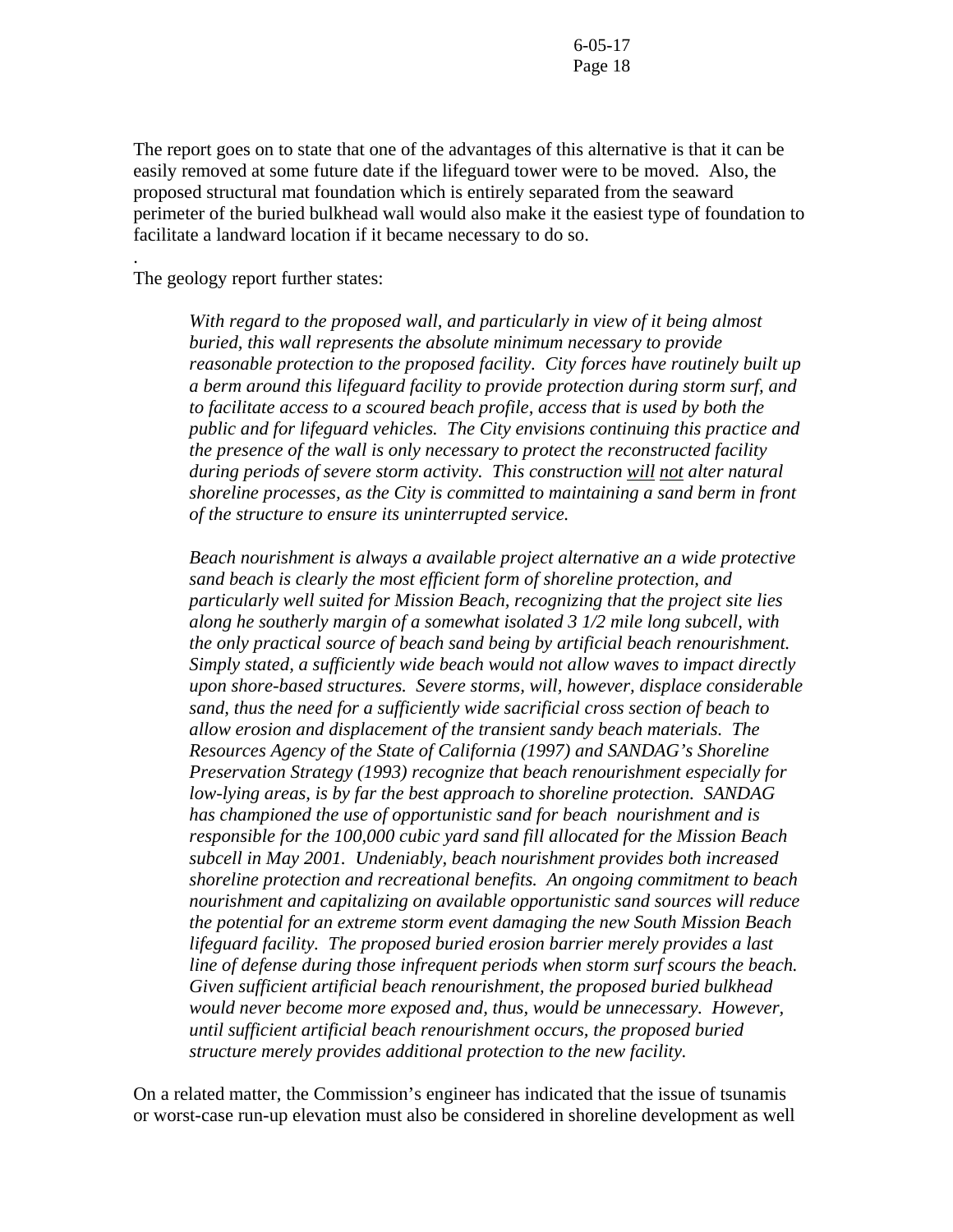as whether the observation level is high enough to be safe, whether the building could survive the wave forces and the feasibility of vertical evacuation of the structure as a safety measure in response to tsunami preparedness efforts being developed by the local Office of Emergency Services (OES). In response to this concern, the applicant's engineer has indicated in a letter dated 1/21/07 that although the still water level during a tsunami event would be considerable less than the maximum design still water level, assumed to be at elevation 7.0 MSL, from which runup is typically measured, the extremely long wave length and associated energy of the tsunami will not dissipate as quickly as a typical wind-generated wave, with much of the tsunami's energy passing the lifeguard station and breaching the short, Mission Beach Boardwalk seawall, inundating the houses along Mission Beach. It is also stated in the letter that whether or not the building could withstand a tsunami event would require further evaluation. However, the observation tower level of the proposed structure is significantly higher than the predicted two meter wave height which would easily accommodate vertical evacuation as a safety measure.

In summary, the City has concluded the building footprint has been reduced to the maximum extent possible and the seaward encroachment has been reduced to the maximum amount possible. As noted earlier in this report, the City has adequately demonstrated why the new lifeguard station needs to be larger in size. The lifeguard service has emphasized that each year the beach crowds get larger and public transportation may be improved in the future with possible trolley lines servicing the beach areas.

A geotechnical report has been completed for the proposed project and states that the need for its presence in this area is undisputed and its increased size is also dictated by the City Lifeguard Services New Program requirements. The existing lifeguard station was constructed in 1980 and no longer adequately serves the needs of the City of San Diego's lifeguards and the beach-going public. Both the new and the existing lifeguard station extend about 600 feet out onto the public beach and are required to do so to enable unobstructed views for a mile-long section of heavily-used coastline from the Mission Bay jetty northerly to Ventura Place.

Although Section 30235 prohibits the construction of a shoreline protection device for non-coastal dependent new development, it may be allowed for a coastal dependent use provided that all adverse impacts on shoreline sand supply have been eliminated or mitigated. In this particular case, the proposed lifeguard station can be considered a coastal dependent use. The Coastal Act defines a coastal dependent use as "…any development or use which requires a site on, or adjacent to, the sea to be able to function at all." In this particular case, as demonstrated earlier, the lifeguard structure must be the size that it is proposed and sited in the location proposed, resulting in the need for some form of shoreline protection to assure its safety into the future. The proposed seawall is proposed to be located 30 ft. seaward of the proposed new lifeguard structure.

The Commission's coastal engineer has also reviewed the proposed project and submitted technical reports and concurs with the findings of the geotechnical report. The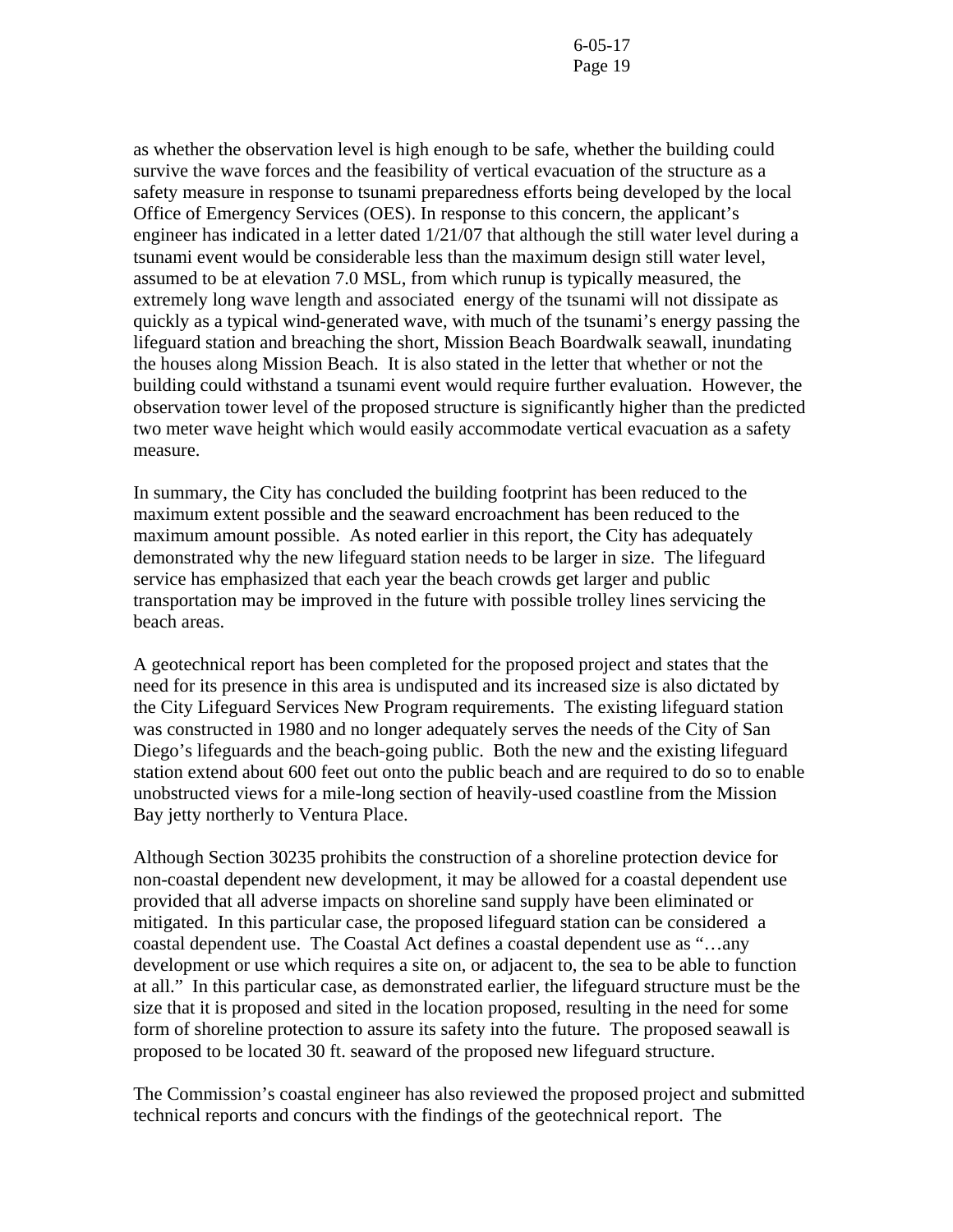Commission's engineer has also indicated that based on the applicant's geotechnical reports, it is unlikely the erosion protection structure will alter sand transport on a permanent basis. Although there is some temporary alteration of sand during those times when the lifeguard station would otherwise be at risk, the sand that would be moved from the backshore to the foreshore is already being used for public recreation so it is not a loss but rather prevention of a transfer from one public area to another.

The Commission recognizes the necessity of the proposed development for public safety purposes and in this particular case finds that the impacts on shoreline sand supply, public access and visual resources have been reduced to the maximum extent possible, therefore, its siting on the beach is consistent with the Coastal Act.

Thus, to ensure that the proposed project is consistent with Sections 30235 and 30253, and that the proposed project does not result in future adverse effects to coastal processes, the Commission imposes Special Condition #1 for submittal of final plans. This condition requires minimal disturbance to the sand and intertidal areas as well as requiring the City to continue the practice of sand berming seaward of the lifeguard structure. Special Condition #2 requires the applicant to submit as-built plans within 60 days of construction of the proposed development to assure that the development has been constructed according to the approved plans.

As noted earlier, the Commission's engineer has reviewed the project and concluded that as proposed, the buried bulkhead wall has been designed to be adequate to protect the proposed structure from storms. Special Condition #9 requires the City to waive any rights to additional protection in the future that would increase the seaward extent of the seawall. If, in the future, the shoreline protection is damaged or fails to protect the station, the City should apply for a new permit or amendment to this permit to repair or rebuild the seawall in a manner that does not require additional encroachment on the beach.

Although the Commission finds that the proposed seawall has been designed to minimize the risks associated with its implementation, the Commission also recognizes the inherent risk of shoreline development. The lifeguard tower will be subject to wave action. Thus, there is a risk of damage to the structure or damage to property as a result of wave action. Given that the applicants have chosen to construct the structure despite these risks, the applicants must assume the risks. Accordingly, Special Condition #10 requires that the applicants submit a letter which acknowledges the risks associated with the development and that indemnifies the Commission against claims for damages that may be brought by third parties against the Commission as a result of its approval of this permit.

In summary, the Commission finds that the proposed lifeguard structure has been minimized to the maximum extent feasible. However, to assure its long-term protection the applicants have demonstrated that the proposed lifeguard station is in need of protection and that, in addition to the seawall, the City will continue to utilize a built-up berm in front of the lifeguard station. However, in this case, the applicant's coastal engineer has indicated that the proposed seawall would not have an adverse impact on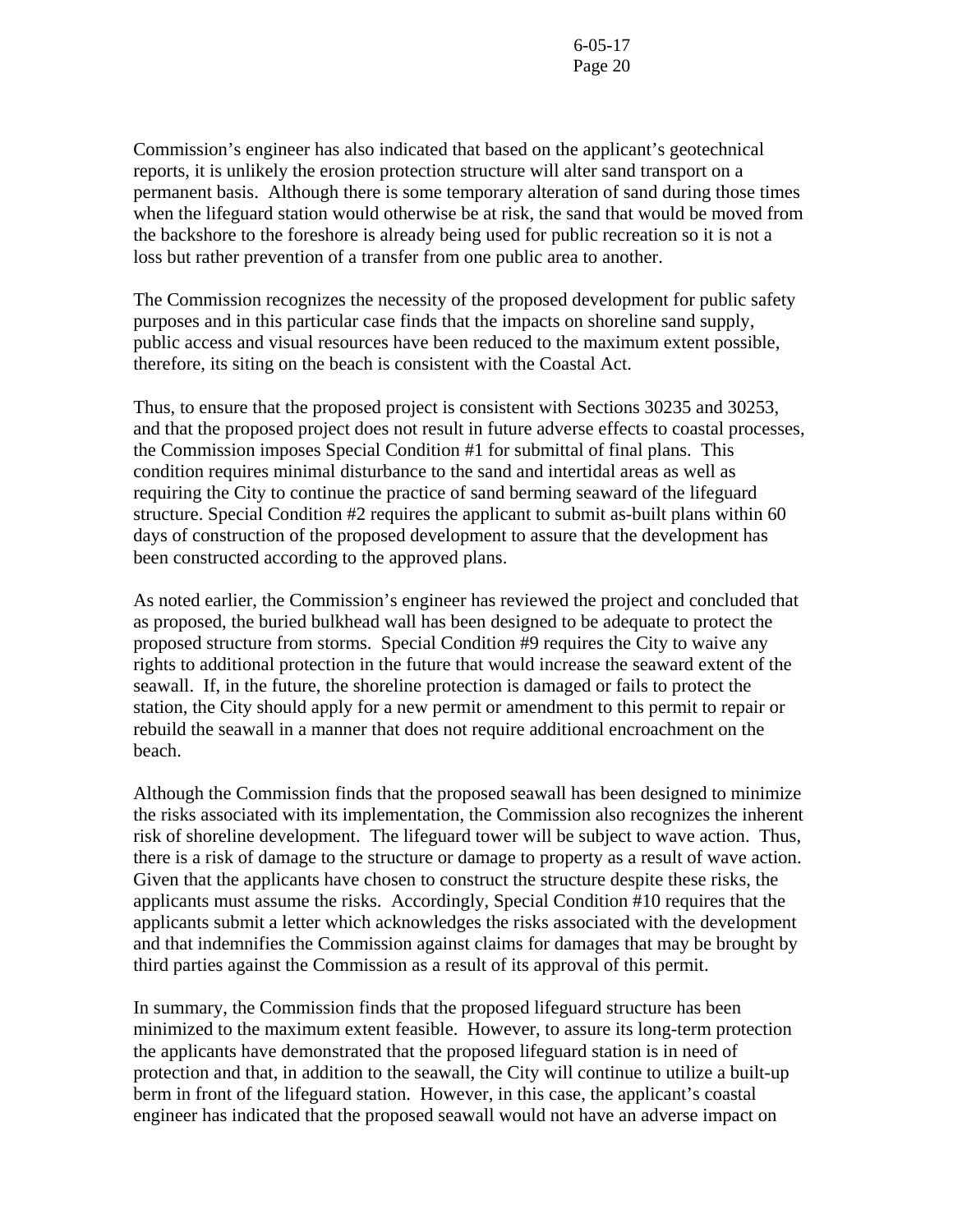sand supply. The Coastal Commission's coastal engineer concurs with this statement. The proposed buried seawall will function as a last line of defense and protection against threat from wave overtopping and erosion during severe storm events. Therefore, the Commission finds that the proposed development will minimize seaward encroachment to the extent possible and is, thus, consistent with Sections 30235 and 30253 and with the public access and recreation policies of the Coastal Act

3. Public Access/Recreation/Parking. The following pubic access policies are applicable to the proposed development:

#### Section 30210

 In carrying out the requirement of Section 4 of Article X of the California Constitution, maximum access, which shall be conspicuously posted, and recreational opportunities shall be provided for all the people consistent with public safety needs and the need to protect public rights, rights of private property owners, and natural resource areas from overuse.

#### Section 30212

 (a) Public access from the nearest public roadway to the shoreline and along the coast shall be provided in new development projects except where:

 (1) it is inconsistent with public safety, military security needs, or the protection of fragile coastal resources,

(2) adequate access exists nearby, or,

#### Section 30221

 Oceanfront land suitable for recreational use shall be protected for recreational use and development unless present and foreseeable future demand for public or commercial recreational activities that could be accommodated on the property is already adequately provided for in the area.

#### Section 30222

 The use of private lands suitable for visitor-serving commercial recreational facilities designed to enhance public opportunities for coastal recreation shall have priority over private residential, general industrial, or general commercial development, but not over agriculture or coastal-dependent industry.

As noted earlier, the project site is located on South Mission Beach near the jetty. The proposed lifeguard station will be located approximately 600 feet seaward from Ocean Front Walk, the public boardwalk in this area that runs from the South Mission Beach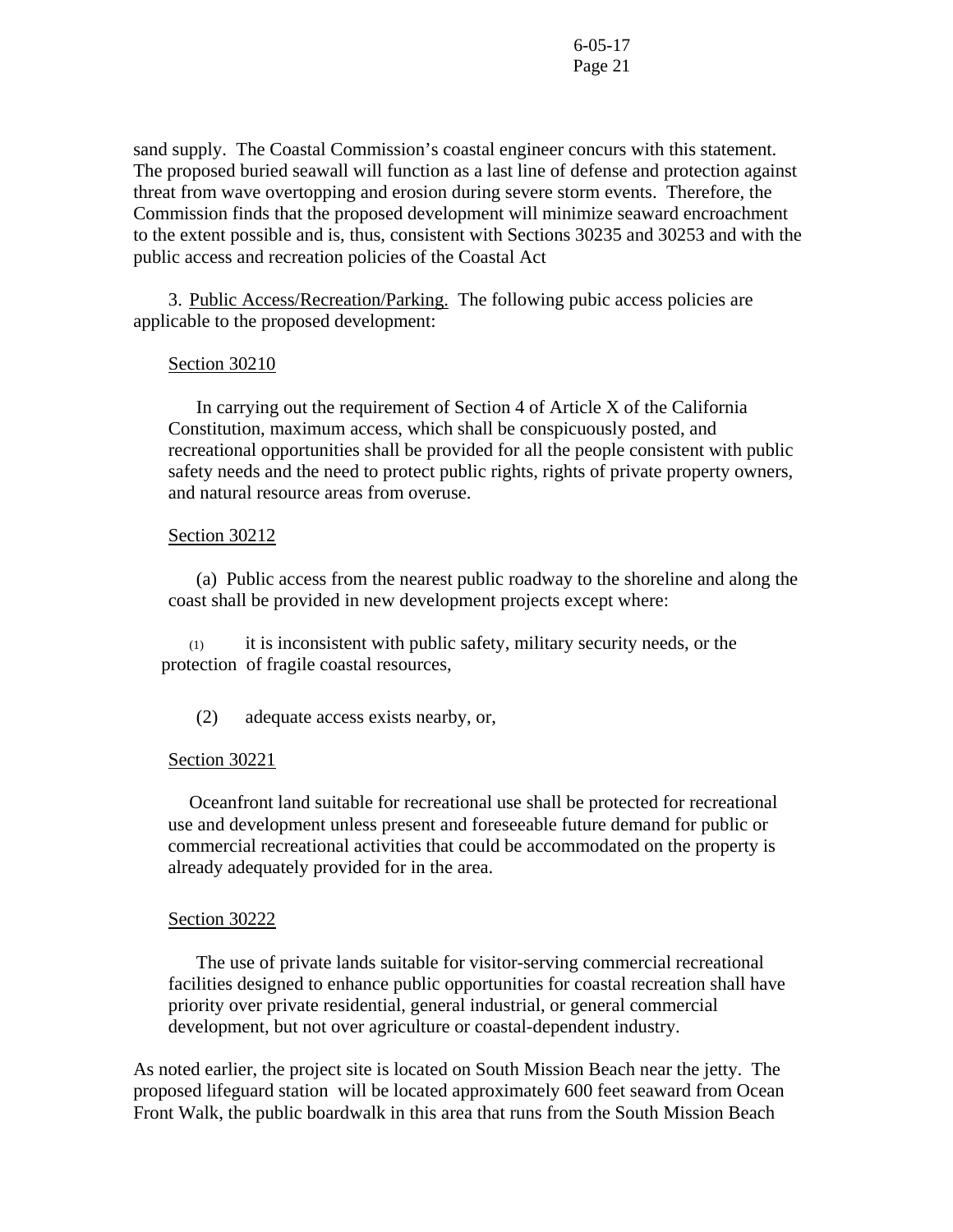Jetty north approximately 2.36 miles to Thomas Avenue in the community of Pacific Beach. Directly east of the project is where Ocean Front Walk begins to veer away from a general north/south alignment and turn west towards the ocean. It terminates at the public parking lot that is located just north of the jetty. The boardwalk is a heavily-used recreational facility frequented by pedestrians, bicyclists, skaters, skateboarders, runners, and persons in wheelchairs. The walkway is accessible from the east/west streets off of Mission Boulevard, and provides access to the sandy beach at stairways located at various points along the seawall.

This beach area is a very popular destination for beachgoers and the public park includes a landscaped area with picnic tables and BBQ's. There are also basketball courts and adjacent sand volleyball courts. The jetty is also used by the public for fishing. Construction activities during the busy summer months when beach attendance is at its greatest demand would significantly impact public access at this location. South Mission Beach is a heavily populated beach especially during the summer months. It is also one of the widest beaches in San Diego County ranging in width from approximately 750 feet in the vicinity of Asbury Court to a width of approximately 1,000 feet in the vicinity of Anacapa Court (ref. Exhibit No. X).

The proposed demolition of the existing lifeguard station and construction of a new lifeguard station is a major project along this popular beach. With regard to impacts on public access as a result of the proposed lifeguard station itself, the structure is proposed to be located 80 feet further north and 12 feet further east than the existing lifeguard station. This revised location will have no adverse effect on public access. The applicant has stated that the station will be located in an area of the beach that is not used much by the public for sunbathing. It is "transition zone" between the wide sandy beach to the east and lower shoreline platform to the west.

With regard to construction impacts, the project will temporarily disrupt public access to this recreational area by the construction and demolition of beach facilities and the stockpiling of debris and equipment storage. The Commission requires special conditions for this project to limit the disruption and ensure that public access to this beach remains open and clear for recreational uses. The peak beach use season runs through the summer from May to the beginning of September (typically from the start of Memorial Day weekend to Labor Day). During the construction phase of the project there would be a temporary impact to public access. In this particular case, the existing lifeguard station will remain in operation until the new one is constructed, and a prohibition on work during the summer months would not jeopardize public safety. Therefore, in order to reduce the project's impacts on coastal access and limit the disruption of the recreational uses, Special Condition #3 requires that no work occur between Memorial Day weekend and Labor Day of any year. In addition, Special Condition #7 requires State Lands Commission review to assure that if state lands are involved, all permits have first been obtained.

As noted in earlier findings, there is an existing rip rap revetment seaward of the existing lifeguard station. Therefore, Special Condition #8 requires that any exposed rip rap or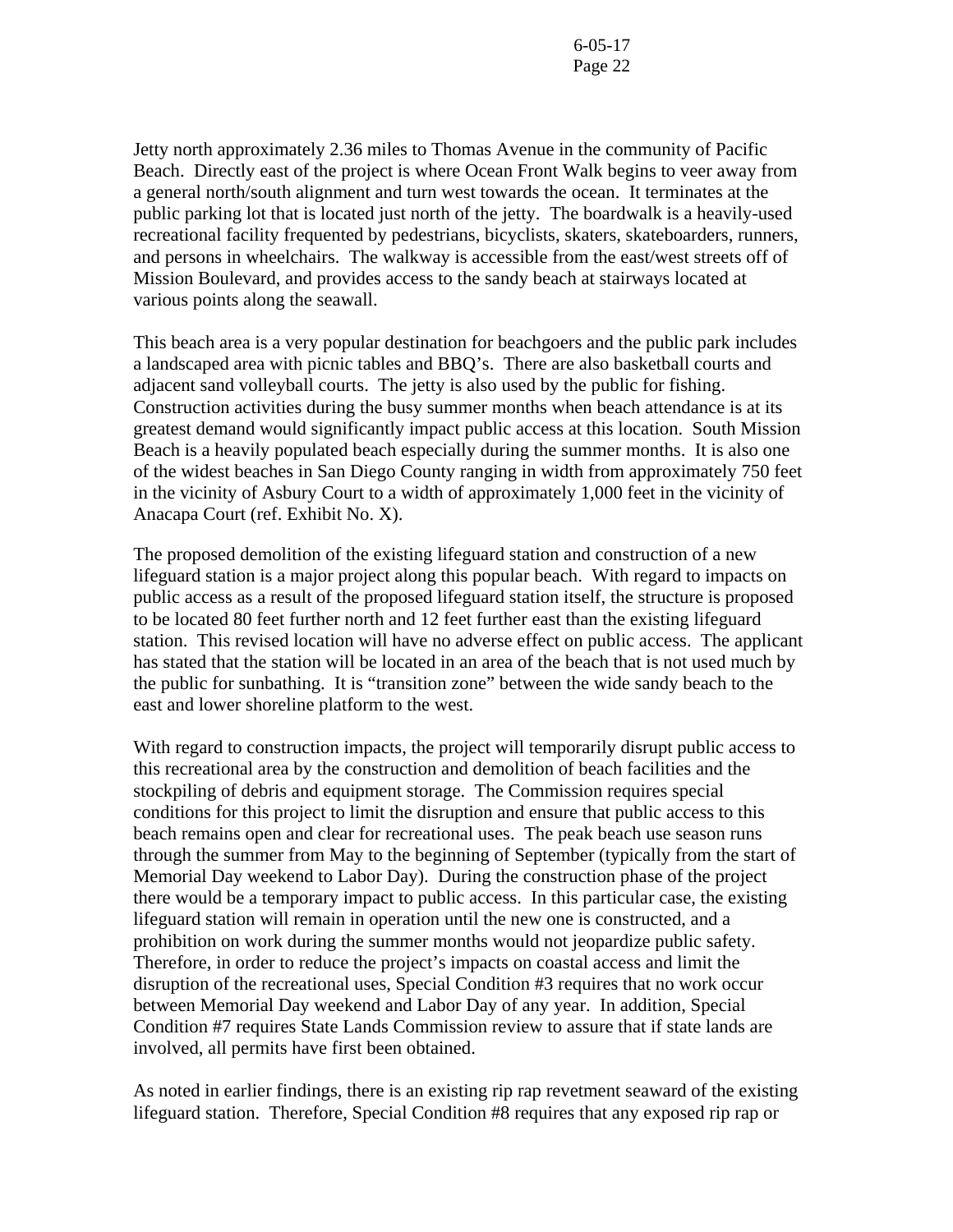rock that can be easily excavated shall be removed at the time that the lifeguard station is demolished in order to minimize its impact on public access. Any rock that is not exposed shall be removed over time as it becomes visible. The condition further details the requirements of such removal.

In summary, the proposed larger lifeguard station will not result in any impacts on public access at this location for a number of reasons. First, the beach is very wide at this location and its occupation of beach area will not usurp beach area for the public because it is located in an area of the beach that is not used much by the public as documented by the lifeguard service. Also, due to the width of the beach, there is still plenty of room for beachgoers to sunbathe and picnic, etc. In addition, the existing lifeguard station will be demolished after the new one is constructed which will open up more beach area for public use as well. As conditioned, the proposed improvements will not result in any adverse impacts on coastal access at this location. As such, the proposed project, as conditioned, is consistent with the Chapter 3 policies of the Coastal Act addressing public access and recreation.

4. Public Views. Section 30251 of the Coastal Act is applicable to the subject project and states, in part:

The scenic and visual qualities of coastal areas shall be considered and protected as a resource of public importance. Permitted development shall be sited and designed to protect views to and along the ocean and scenic coastal areas, to minimize the alteration of natural land forms, to be visually compatible with the character of surrounding areas,…

In addition, the certified Mission Beach Precise Plan contains policies addressing the protection of visual resources including the protection of public views to the ocean. Presently, ocean views are visible looking west across the beach from Ocean Front Walk, the public parking lot to the south near the jetty, and all along the beach in this area. Although the existing lifeguard station is in the middle of the "viewshed" associated with the view, it represents a minor intrusion into this viewshed primarily because it has been designed to be narrow from south to north as viewed from the west thus making it appear smaller as well as the fact that it will be located a long way from the public boardwalk (approximately 600 feet away). In addition, the new lifeguard station will not exceed the 30-ft height of existing structure.

The proposed lifeguard station needs to be in the proposed location to meet the needs of the lifeguard service. In addition, the size of the station is the minimal necessary to meet the current and long-term needs of the lifeguard service as far as function. Given these factors, the applicant went about designing the structure such that it would be as unobtrusive as possible as viewed from the east. The City held a number of community meetings to obtain the local input from the residents of the community. The major concern brought up by the public was the potential for blockage of views as seen from Ocean Front Walk (the public boardwalk) to the east. Based on this input, the applicant spent considerable time designing the new lifeguard station to minimize its impacts to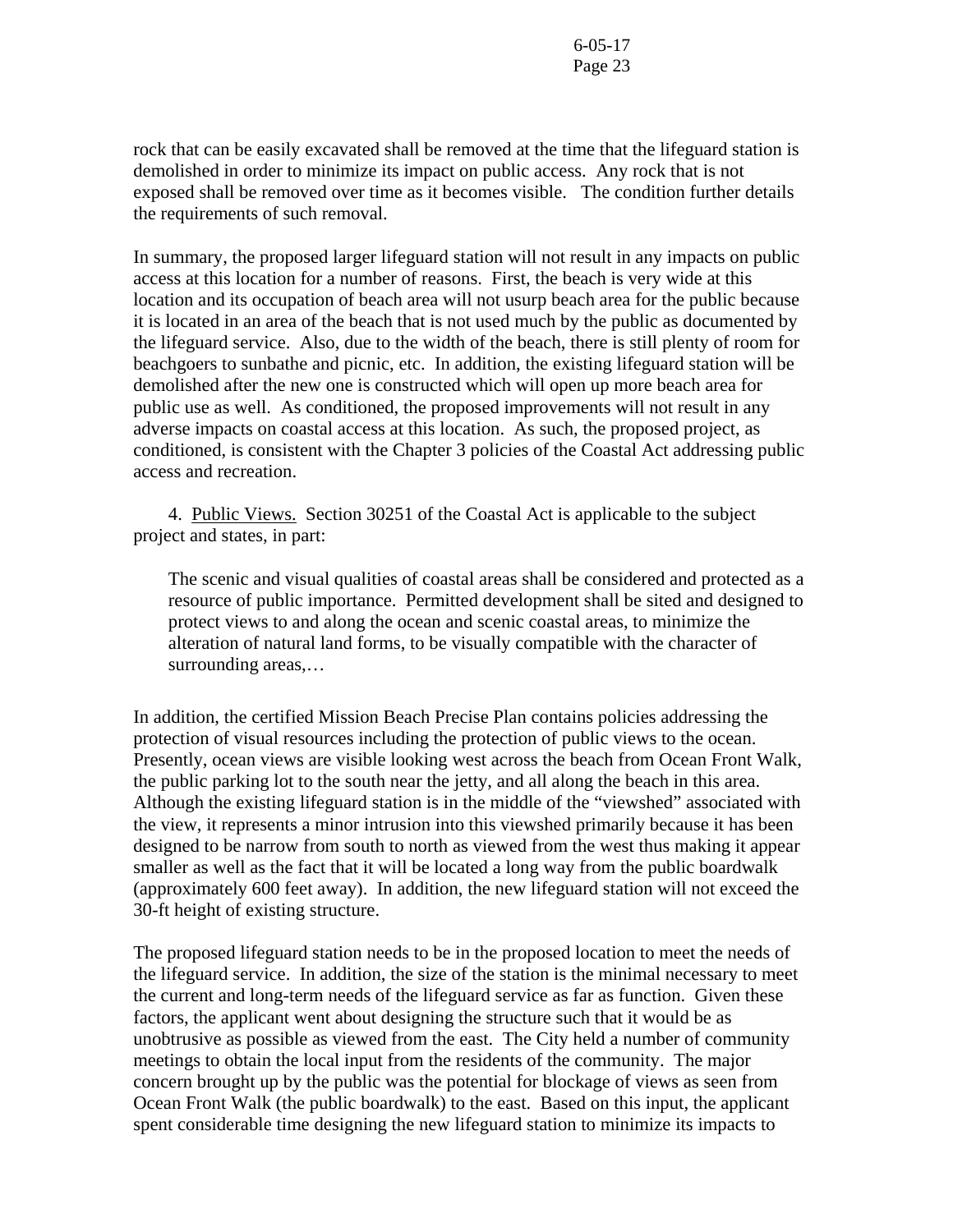views to and along this scenic coastal area. The City specifically designed the footprint of the new lifeguard tower such that it was more narrow from north to south but wider from west to east to minimize its potential impacts on public views. In other words, the proposed station is long and narrow as viewed from the east.

Although the lifeguard station is proposed to be larger to accommodate the current lifeguard service's long-term needs, the impact on public views has been minimized by designing the station in a manner to reduce its bulk and scale by placing additional spaces into the first-story, narrow structure on an axis that is east-to-west. The first floor is the largest and the two upper levels are quite small by comparison. This narrow profile of the proposed building minimizes the bulk and scale and optimizes and maintains the public views to the ocean (ref. Exhibit No. 6).

Also, the proposed buried erosion barrier wall (bulkhead seawall) for the majority of the time will never be visible. The proposed improvements to the lifeguard station are essential to assure the public safety in this populous beach area and the City has adequately designed the project such that public views looking west from Ocean Front Walk will not be significantly impeded, as was the consensus of the Mission Beach community.

The City also proposes to incorporate a public art feature as part of the proposed project. A short length of the buried erosion control bulkhead will have an exposed concrete cap in the form of a variety of "architectural" beach cottage profiles that mirror the residences along the public boardwalk in this community. In addition, limited landscaping is proposed along the entry walk to the lifeguard station. Although this is intended to beautify the outside of the lifeguard station, landscaping on the beach is not appropriate and is very difficult to maintain. As such, no landscaping is permitted pursuant to Special Condition 1(e).

Special Condition #6 requires that the City maintain the exterior of the structures with colors and materials compatible with the surrounding environment. Special Condition #1 also requires, in part, that the placement of advertising on the lifeguard structure is prohibited. Clocks, temperature displays, or other public safety or informational displays would be permitted. Therefore, as conditioned, the Commission finds that the proposed development is consistent with Section 30251 of the Coastal Act.

5. Water Quality. The following sections of the Coastal Act are applicable to the proposed development and state:

## Section 30230

 Marine resources shall be maintained, enhanced, and where feasible, restored. Special protection shall be given to areas and species of special biological or economic significance. Uses of the marine environment shall be carried out in a manner that will sustain the biological productivity of coastal waters and that will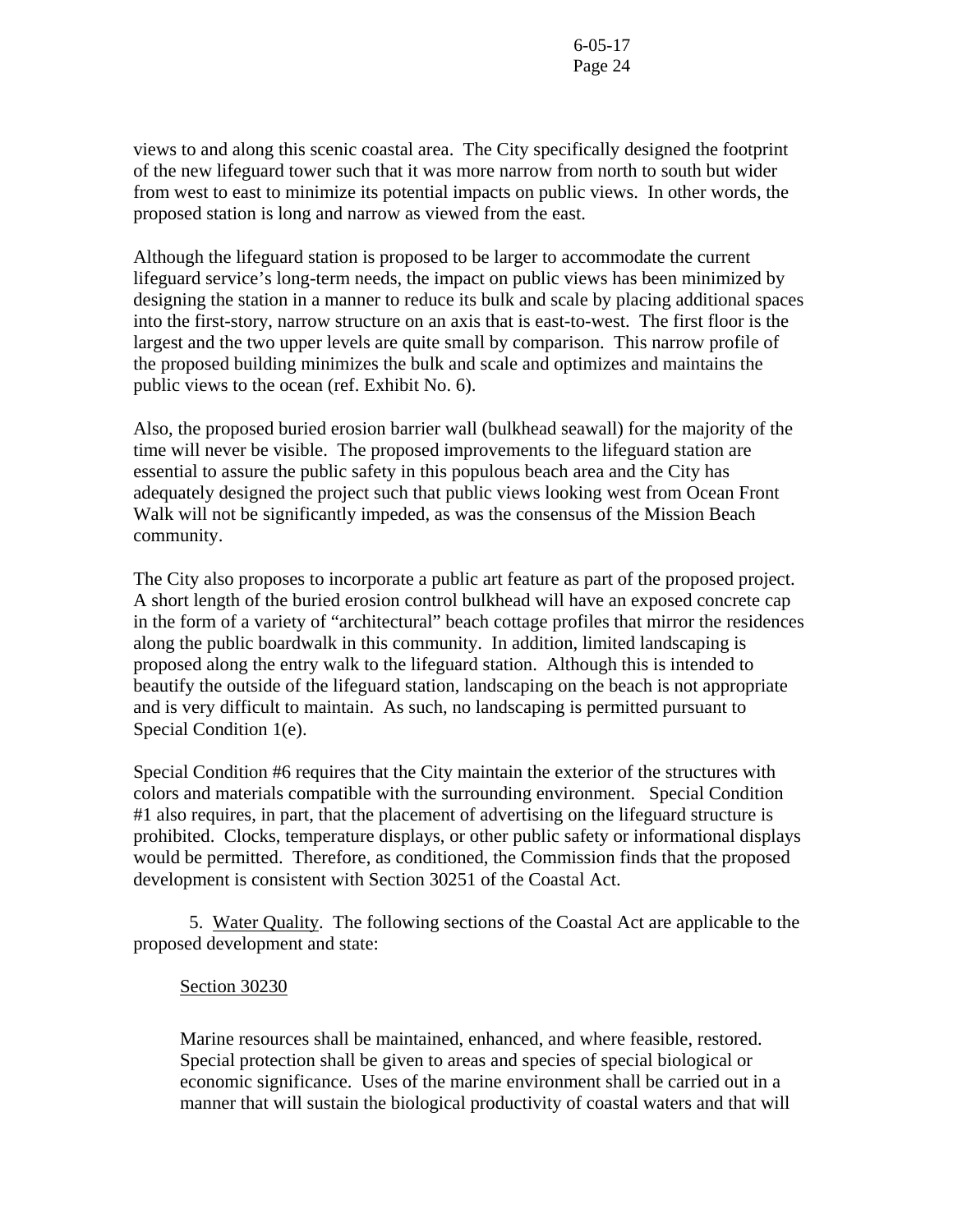maintain healthy populations of all species of marine organisms adequate for longterm commercial, recreational, scientific, and educational purposes.

#### Section 30231

 The biological productivity and the quality of coastal waters, streams, wetlands, estuaries, and lakes appropriate to maintain optimum populations of marine organisms and for the protection of human health shall be maintained and, where feasible, restored through, among other means, minimizing adverse effects of waste water discharges and entrainment, controlling runoff, preventing depletion of ground water supplies and substantial interference with surface water flow, encouraging waste water reclamation, maintaining natural vegetation buffer areas that protect riparian habitats, and minimizing alteration of natural streams.

#### Section 30232

Protection against the spillage of crude oil, gas, petroleum products, or hazardous substances shall be provided in relation to any development or transportation of such materials. Effective containment and cleanup facilities and procedures shall be provided for accidental spills that do occur.

Sections 30230, 30231 and 30232 of the Coastal Act require that marine resources be maintained, enhanced, and restored in a manner that will sustain the biological productivity of all species of marine organisms in coastal waters, and that the biological productivity and water quality of coastal waters be maintained and restored by controlling polluted runoff.

The lifeguard station will be located directly on the beach. Pollutants such as sediments, toxic substances (e.g., grease, motor oil, heavy metals, and pesticides), bacteria, and trash and particulate debris are often contained within urban runoff entering via the storm water system or directly into the ocean. The discharge of polluted runoff into the ocean would have significant adverse impacts on the overall water quality of the ocean.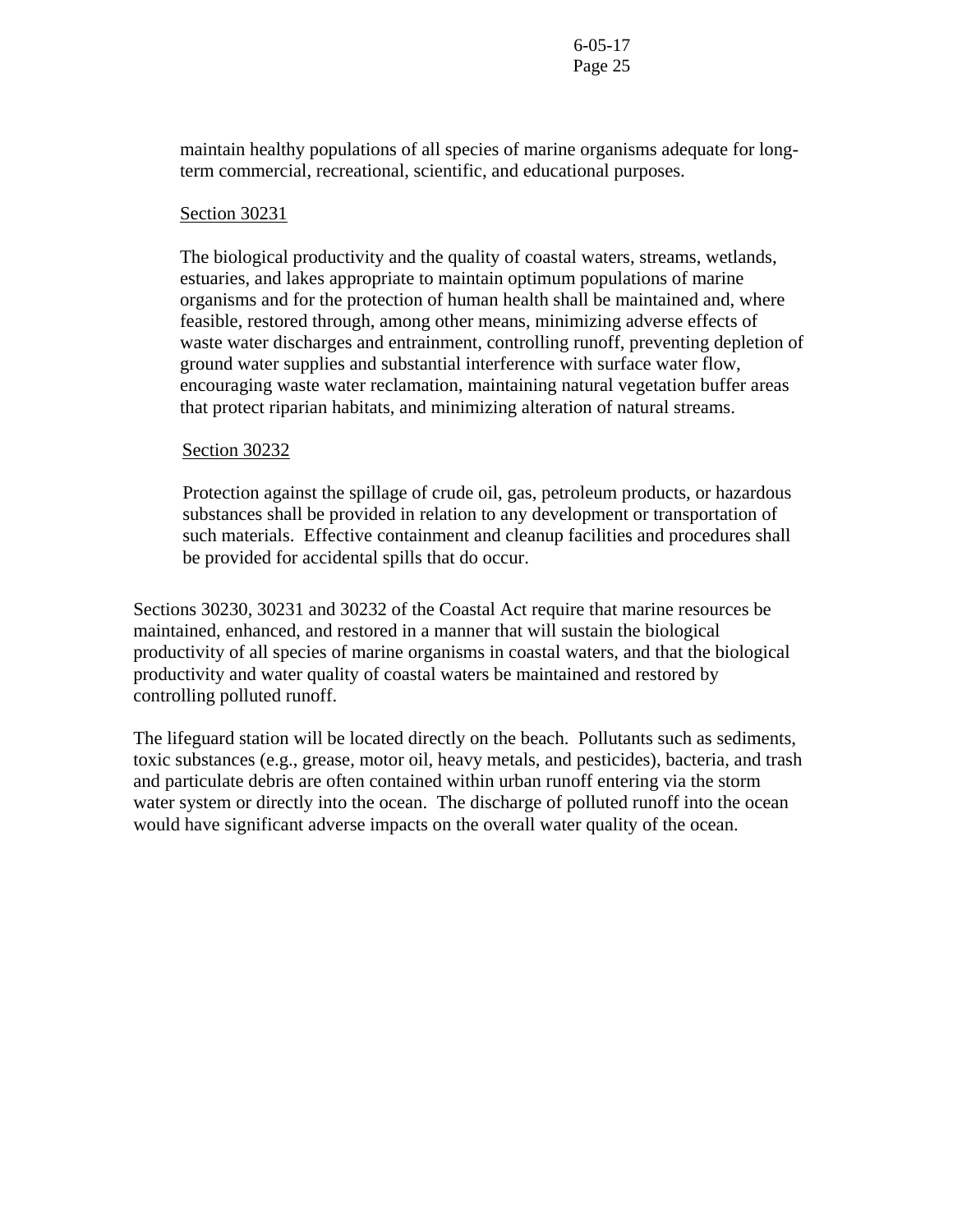Construction activities may have an adverse effect on water quality in a number of ways. For example, the storage or placement of construction materials, debris, or waste in a location subject to erosion and dispersion or which may be discharged into coastal water via rain, surf, tide, or wind would result in adverse impacts upon the marine environment that would reduce the biological productivity of coastal waters. For instance, construction debris entering coastal waters may cover and displace soft bottom habitat. In addition, the use of machinery not designed for use in coastal waters may result in the release of lubricants or oils that are toxic to marine life. Sediment discharged to coastal waters may cause turbidity, which can shade and reduce the productivity of foraging avian and marine species' ability to see food in the water column. In order to avoid adverse construction-related impacts upon marine resources, Special Condition #4 outlines construction-related requirements to provide for the safe use and storage of construction materials and the safe disposal of construction debris.

This condition requires the applicant to submit a Construction Best Management Practice Plan. In addition, Special Condition #4 requires the implementation of Best Management Practices BMPs) designed to prevent spillage and/or runoff of construction-related materials, sediment, or contaminants associated with construction activity prior to the onset of construction. Such measures include, in part, proper handling, storage, and application of petroleum products and other construction materials; maintaining and washing equipment and machinery in confined areas specifically designed to control runoff; and stabilizing any stockpiled fill with geofabric covers or other appropriate cover.

The proposed project will result in an increase in impervious surfaces. Currently, water runoff from the existing lifeguard station sheet flows onto the beach and into the ocean. Since the existing lifeguard tower was constructed decades ago, the project site is lacking in water quality measures to treat or filtrate storm water runoff that leaves the site and enters the coastal waters.

The discharge of these pollutants to coastal waters can cause cumulative impacts which reduce the biological productivity and the quality of coastal waters, streams, wetlands, estuaries, and lakes and reduce optimum populations of marine organisms and have adverse impacts on human health. Therefore, in order to find the proposed development consistent with the water and marine resource policies of the Coastal Act, the Commission finds it necessary to require Special Condition #5 which requires the incorporation of a Water Quality Management Plan with BMPs designed to reduce the amount of polluted runoff from all surfaces and activities on the development site. The Water Quality Best Management Plan (Special Condition #5) requires the implementation of appropriate BMPs for the project including restrooms, rooftops and driveways associated with the lifeguard station. Critical to the successful function of any post-construction structural BMPs in removing pollutants in storm water is the application of appropriate design standards for sizing BMPs. The majority of runoff is generated from small storms because most storms are small in scale. Additionally, storm water runoff typically conveys a disproportionate amount of pollutants in the initial period that runoff is generated during a storm event. Designing BMPs for the small,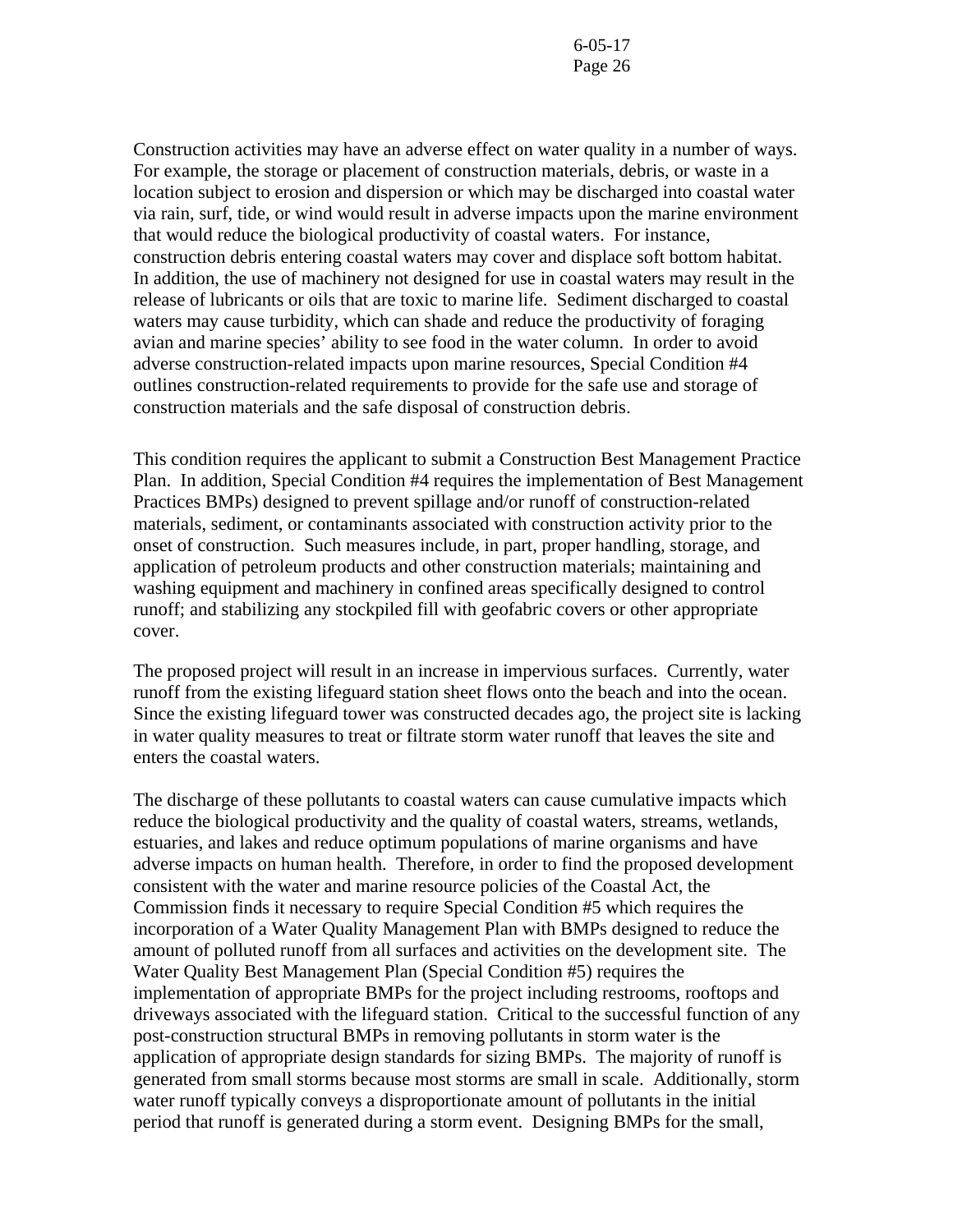more frequent storms, rather than for the large infrequent storms, results in improved BMP performance at lower cost. Therefore, any post-construction structural BMPs (or suites of BMPs) should be designed to treat, infiltrate or filter the amount of storm water runoff produced by all storms up to and including the 85th percentile, 24-hour storm event for volume-based BMPs, and/or the 85th percentile, 1-hour storm event, with an appropriate safety factor (i.e., 2 or greater), for flow-based BMPs.

Special Condition #5 requires that all BMPs be operated, monitored, and maintained for the life of the project and at a minimum, any structural BMPs shall be inspected, cleanedout, and when necessary, repaired at the following minimum frequencies: (1) prior to October 15th each year; (2) during each month between October  $15<sup>th</sup>$  and April  $15<sup>th</sup>$  of each year and, (3) at least twice during the dry season. Debris and other water pollutants removed from filter device(s) during clean-out shall be contained and disposed of in a proper manner. Special Condition #4 also requires the applicant to dispose of all demolition and construction debris at an appropriate location outside of the coastal zone and informs the applicant that use of a disposal site within the coastal zone will require an amendment or new coastal development permit. The Commission's Water Quality staff have reviewed the project and the special conditions and determined that as conditioned, the project will protect marine resources and coastal waters.

Therefore, as conditioned to comply with construction related requirements, dispose of all debris at an approved disposal site, and incorporate and maintain Best Management Practices during and after construction, the proposed project is consistent with the water quality provisions of the Coastal Act as cited above.

 6. Local Coastal Planning. The subject site is located in an area of original jurisdiction, where the Commission retains permanent permit authority. The subject permit will result in the improvement of a public works facility which will result in improved public safety, public access and recreational opportunities consistent with the policies of the certified Mission Beach Precise Plan. As conditioned, the project is consistent with all applicable Chapter 3 policies of the Coastal Act. Therefore, the Commission finds that approval of the proposed development will not prejudice the ability of the City of San Diego to continue to implement its certified LCP for the Mission Beach community.

 7. Consistency with the California Environmental Quality Act (CEQA). Section 13096 of the Commission's Code of Regulations requires Commission approval of Coastal Development Permits to be supported by a finding showing the permit, as conditioned, to be consistent with any applicable requirements of the California Environmental Quality Act (CEQA). Section 21080.5(d)(2)(A) of CEQA prohibits a proposed development from being approved if there are feasible alternatives or feasible mitigation measures available which would substantially lessen any significant adverse effect which the activity may have on the environment.

The proposed project has been conditioned in order to be found consistent with the geologic hazard, visual resource, water quality and public access and recreational policies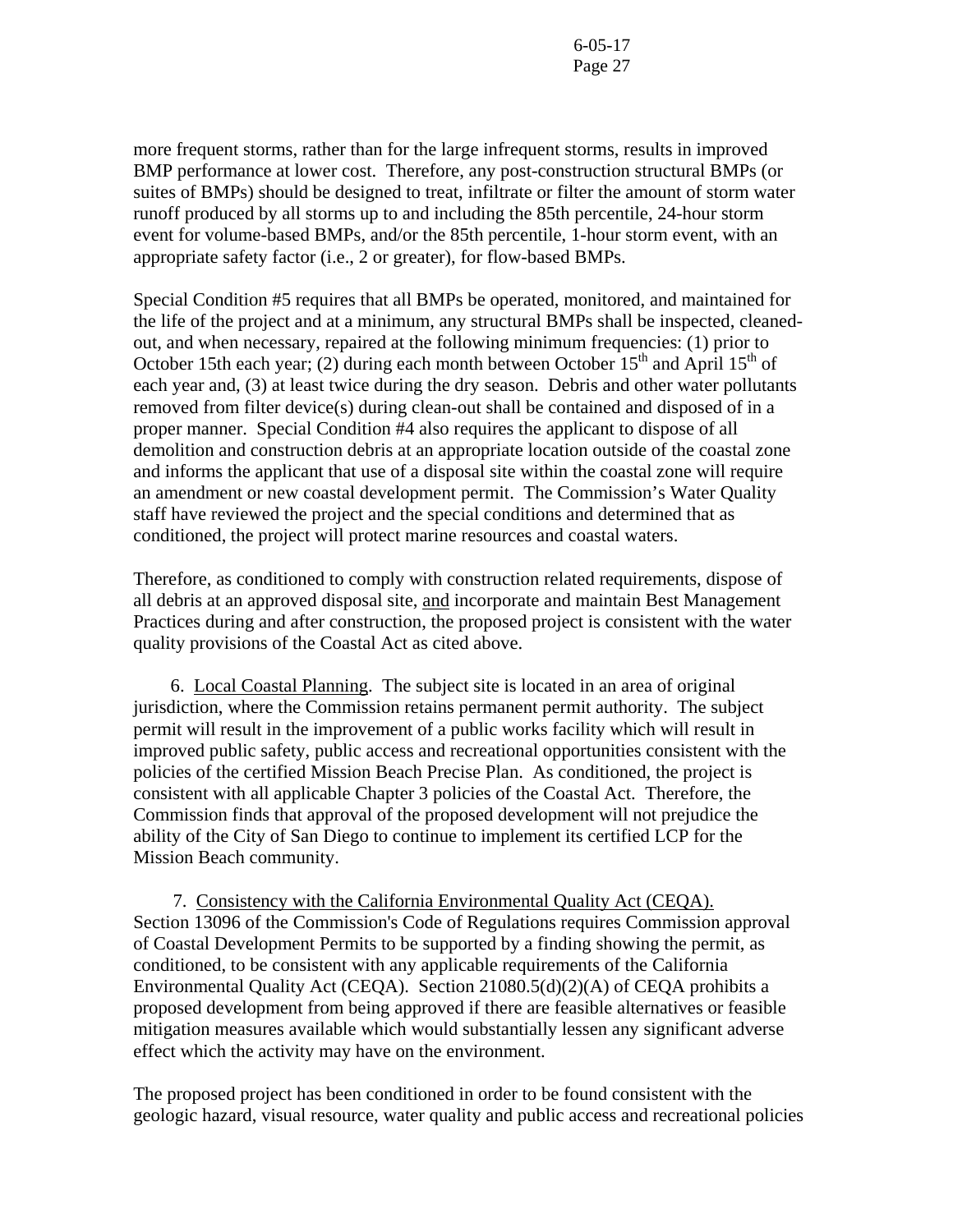of the Coastal Act. Mitigation measures, include conditions addressing timing of construction and construction access staging, landscaping and water quality will minimize all adverse environmental impacts. As conditioned, there are no feasible alternatives or feasible mitigation measures available which would substantially lessen any significant adverse impact which the activity may have on the environment. Therefore, the Commission finds that the proposed project is the least environmentallydamaging feasible alternative and is consistent with the requirements of the Coastal Act to conform to CEQA.

# STANDARD CONDITIONS:

- 1. Notice of Receipt and Acknowledgment. The permit is not valid and development shall not commence until a copy of the permit, signed by the permittee or authorized agent, acknowledging receipt of the permit and acceptance of the terms and conditions, is returned to the Commission office.
- 2. Expiration. If development has not commenced, the permit will expire two years from the date on which the Commission voted on the application. Development shall be pursued in a diligent manner and completed in a reasonable period of time. Application for extension of the permit must be made prior to the expiration date.
- 3. Interpretation. Any questions of intent or interpretation of any condition will be resolved by the Executive Director or the Commission.
- 4. Assignment. The permit may be assigned to any qualified person, provided assignee files with the Commission an affidavit accepting all terms and conditions of the permit.
- 5. Terms and Conditions Run with the Land. These terms and conditions shall be perpetual, and it is the intention of the Commission and the permittee to bind all future owners and possessors of the subject property to the terms and conditions.

<sup>(</sup>G:\San Diego\Reports\2005\6-05-017 City of SD SMB Lifeguard Stn stfrpt.doc)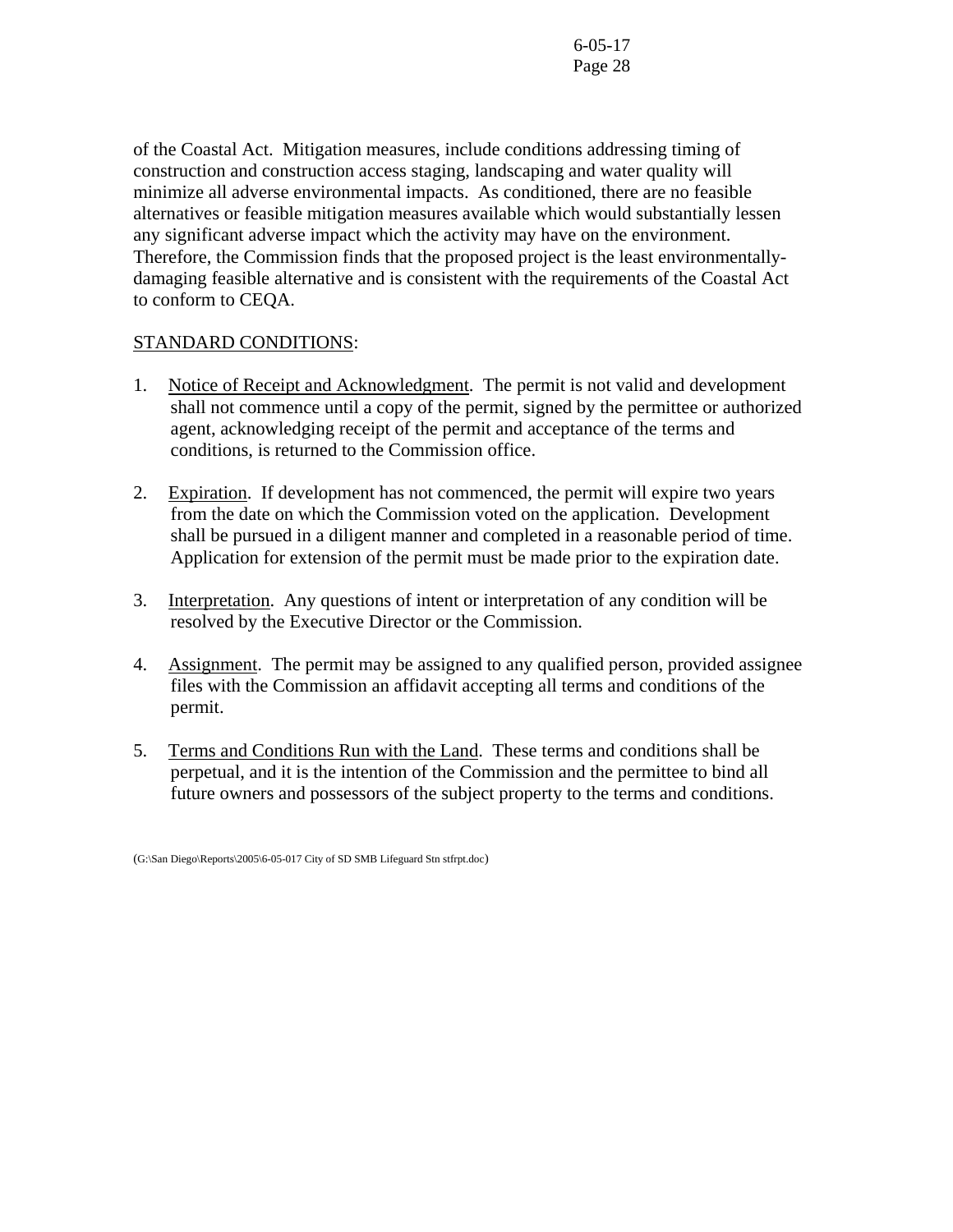

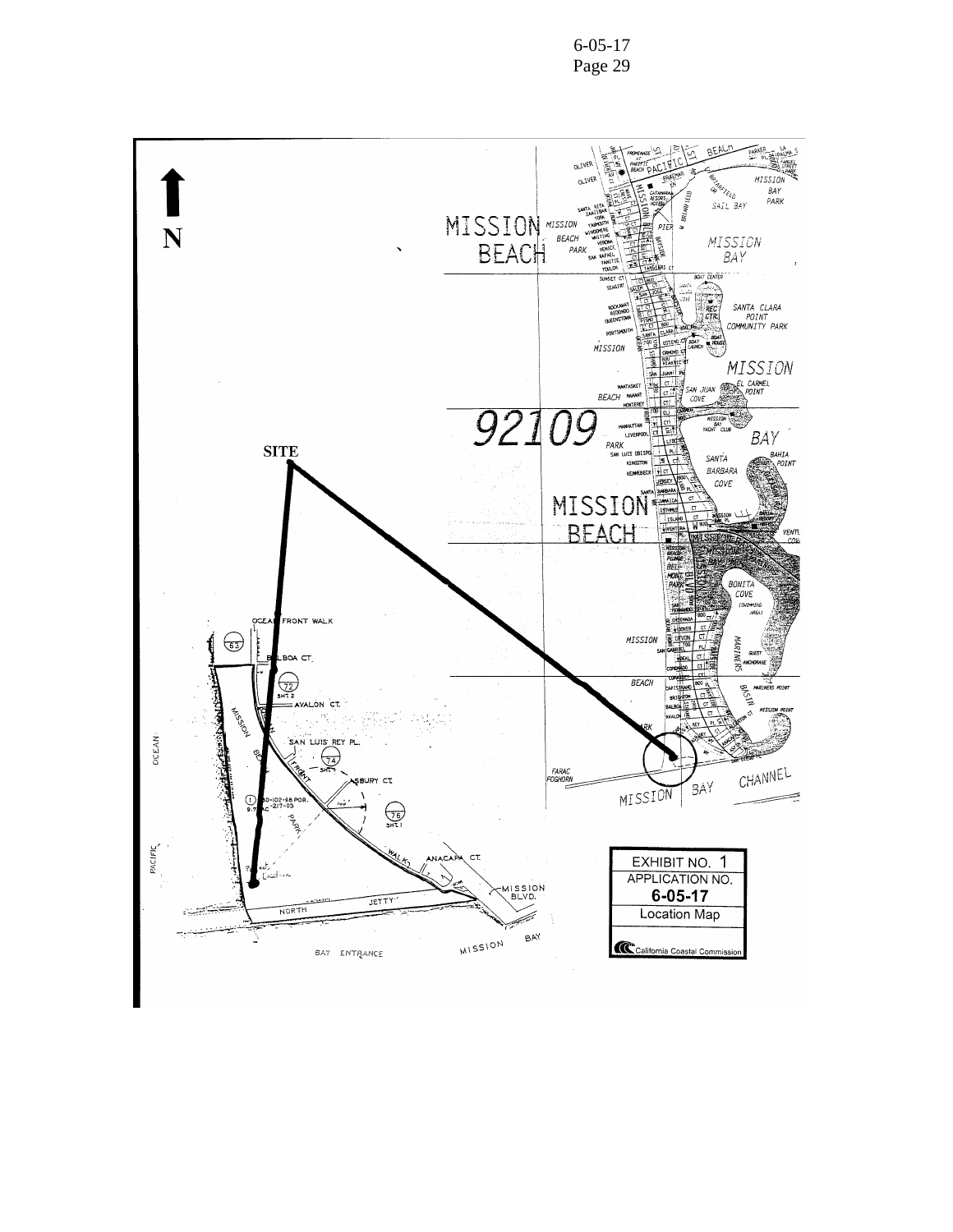6-05-17 Page 30

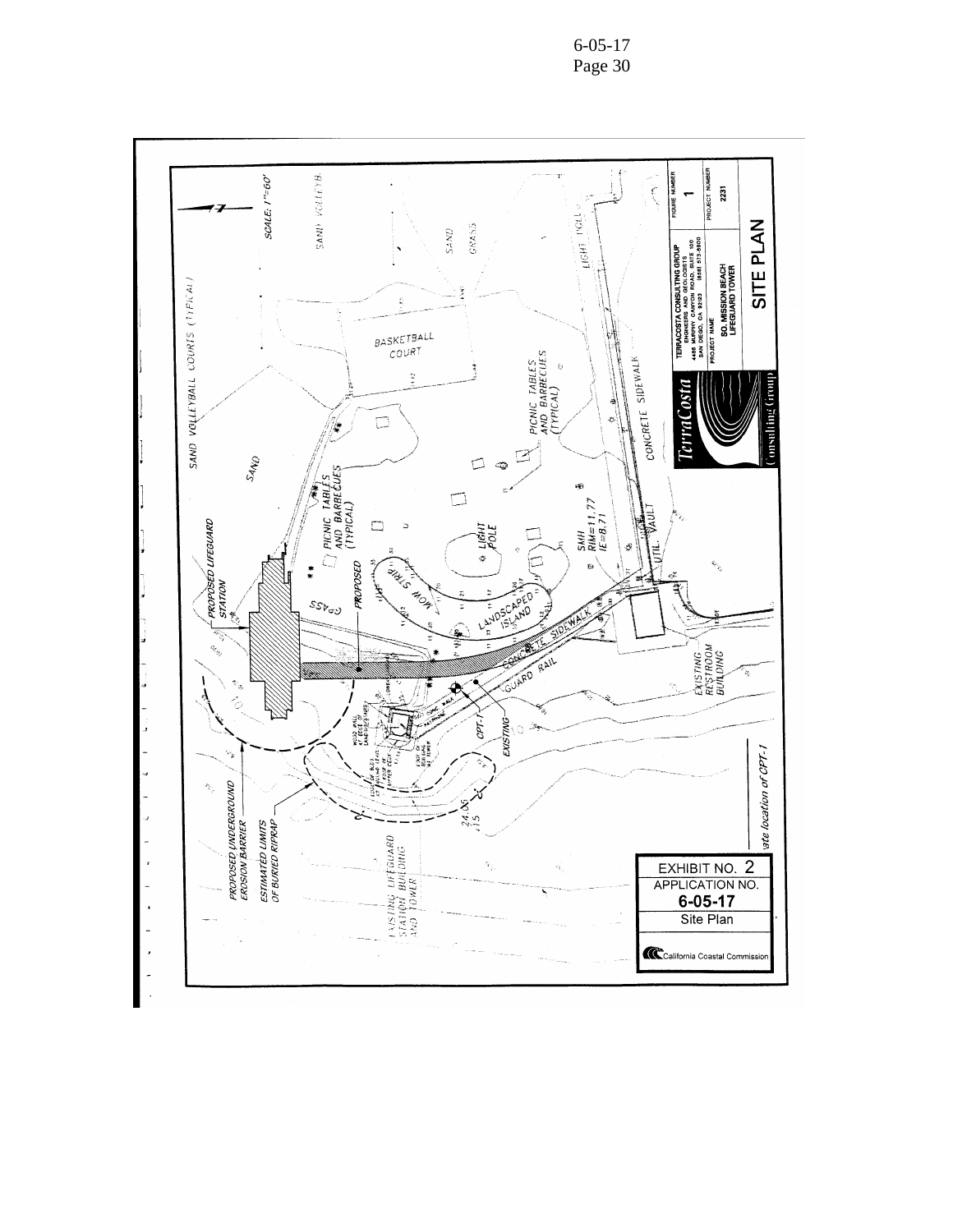

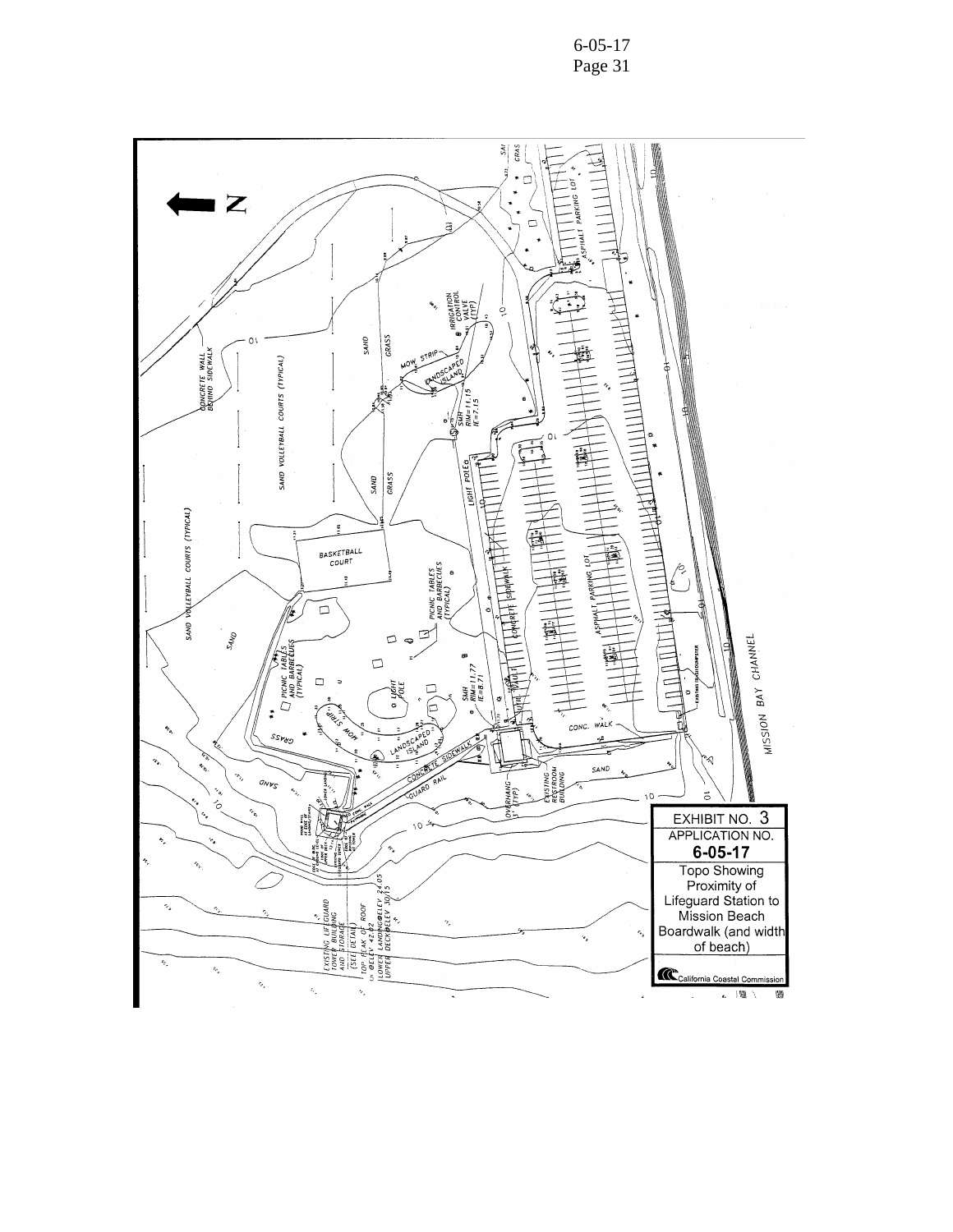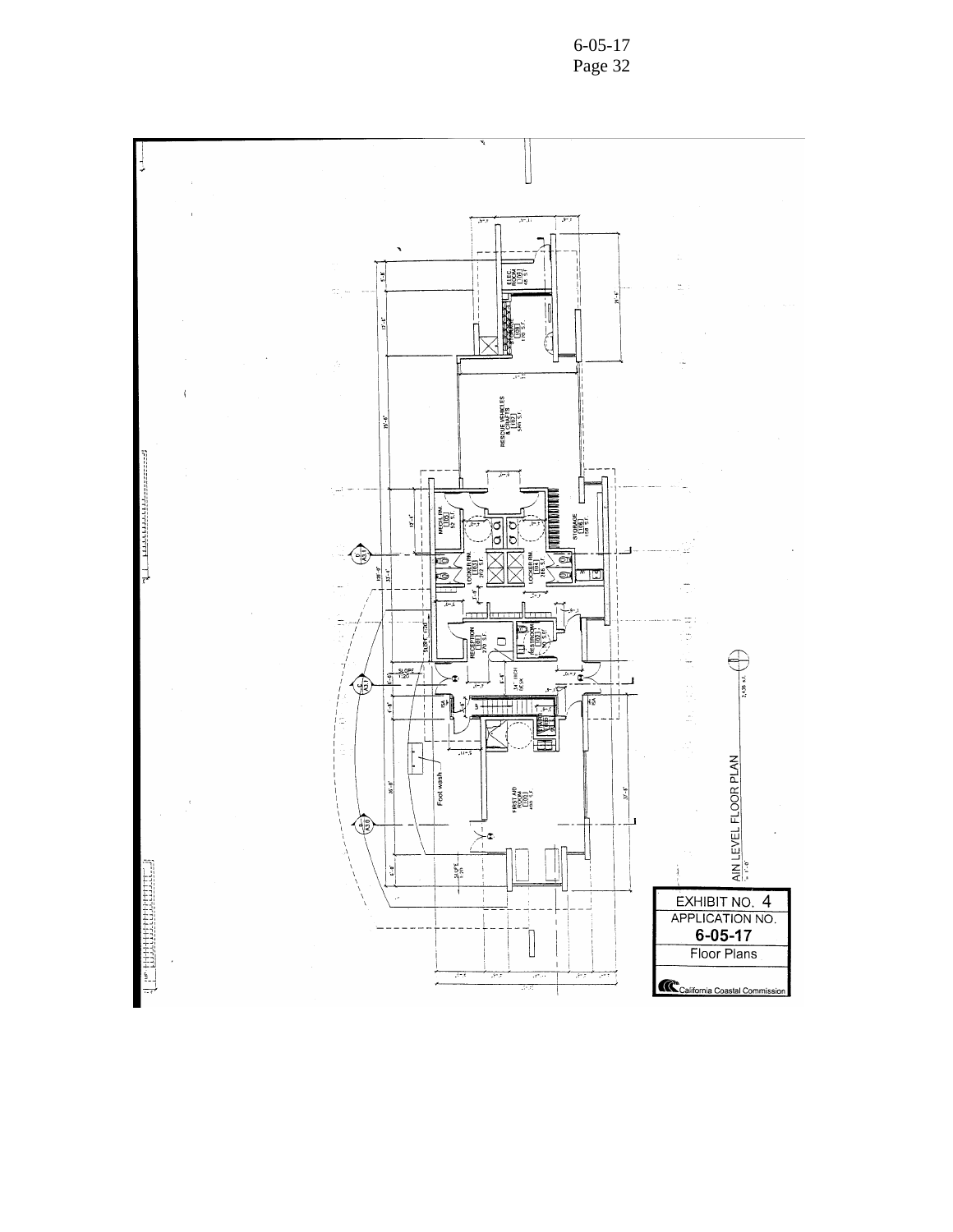6-05-17 Page 33

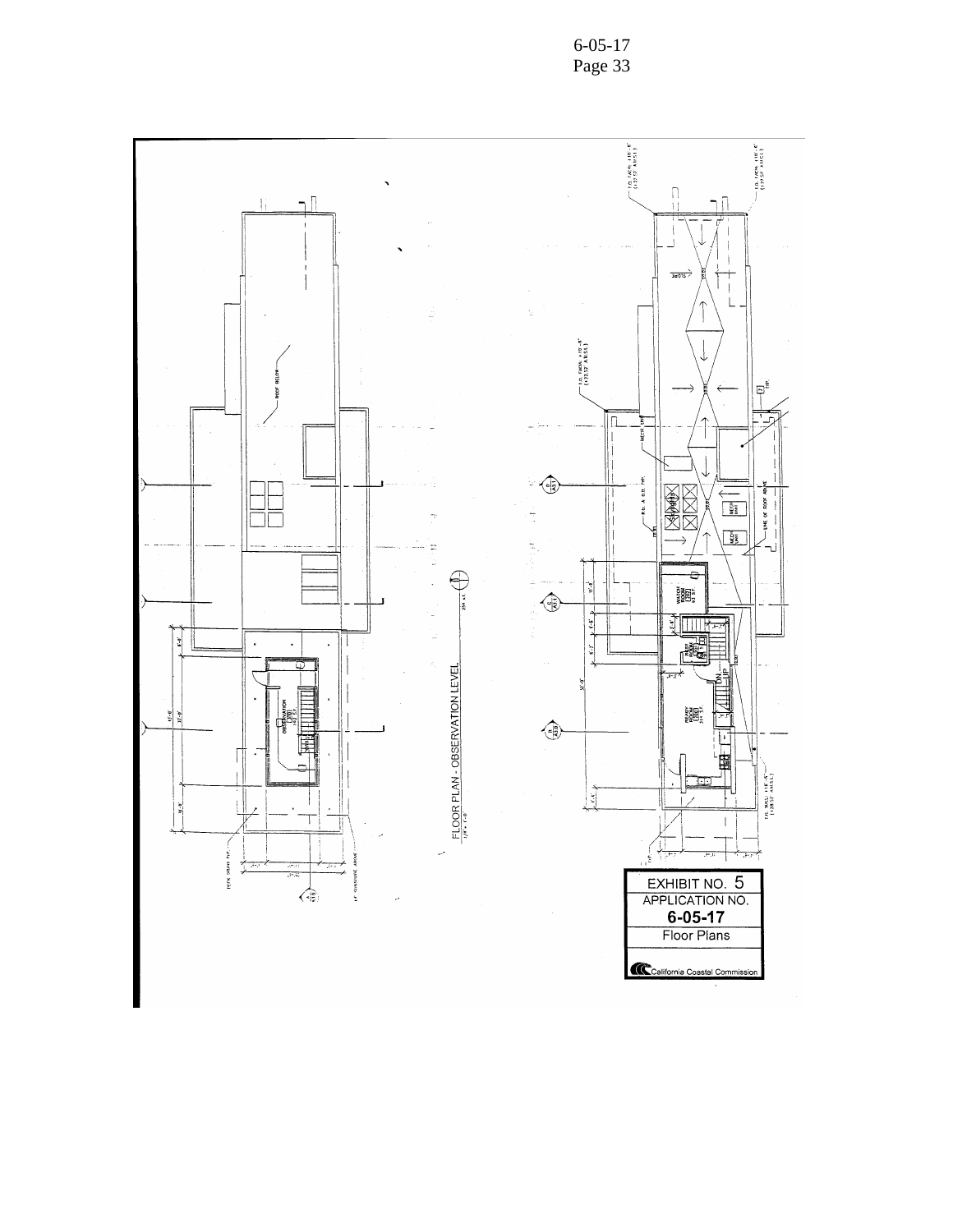

6-05-17 Page 34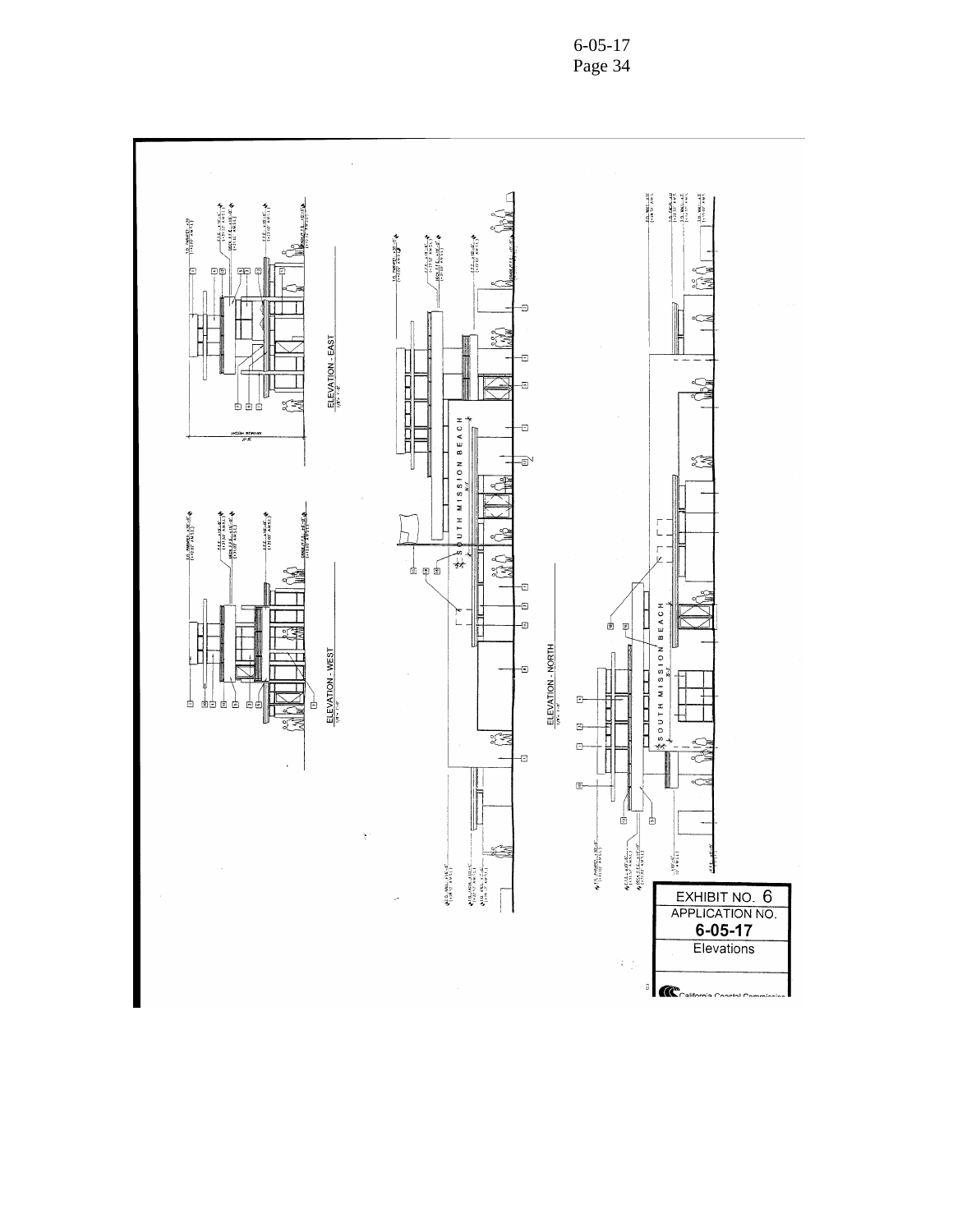6-05-17 Page 35

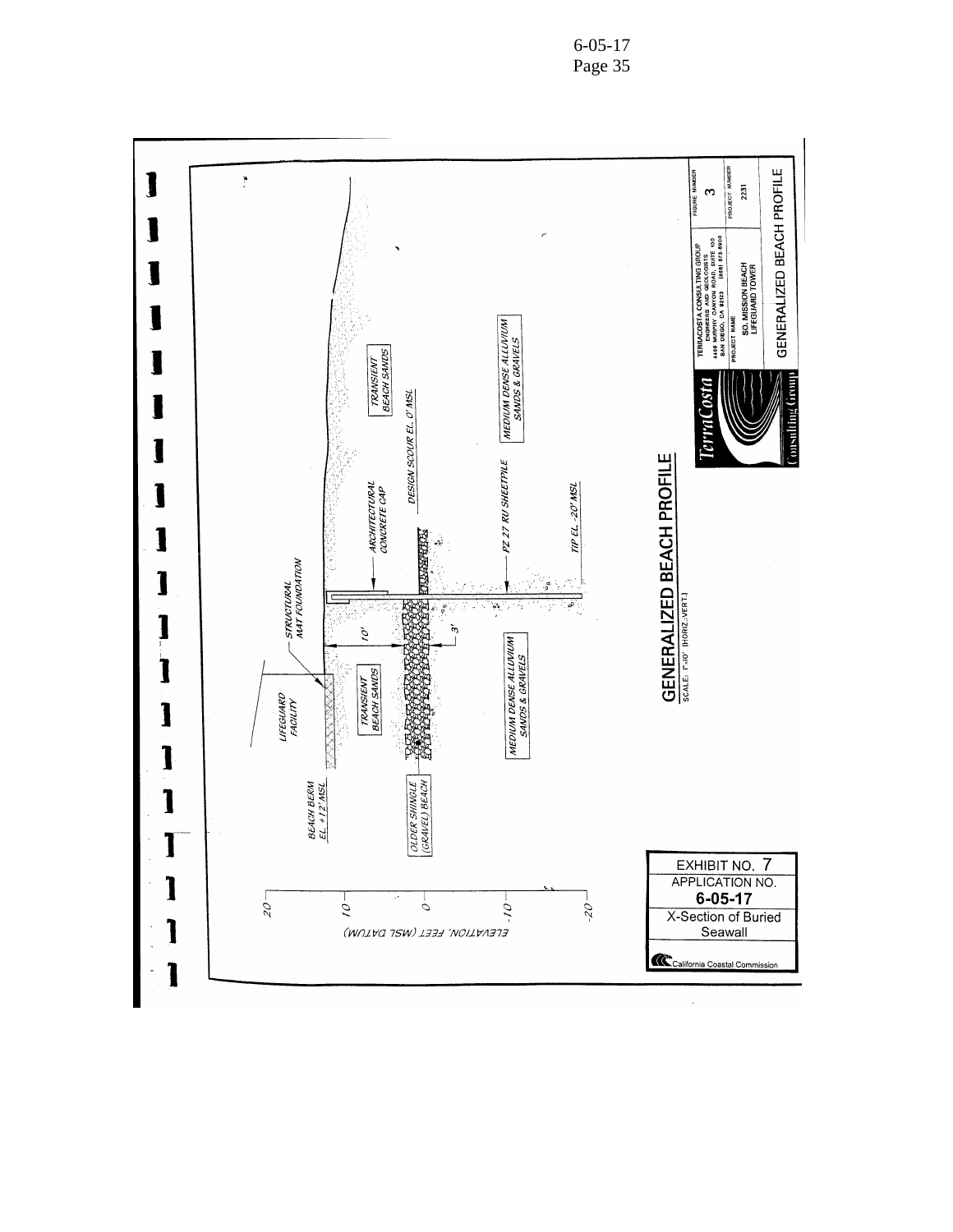